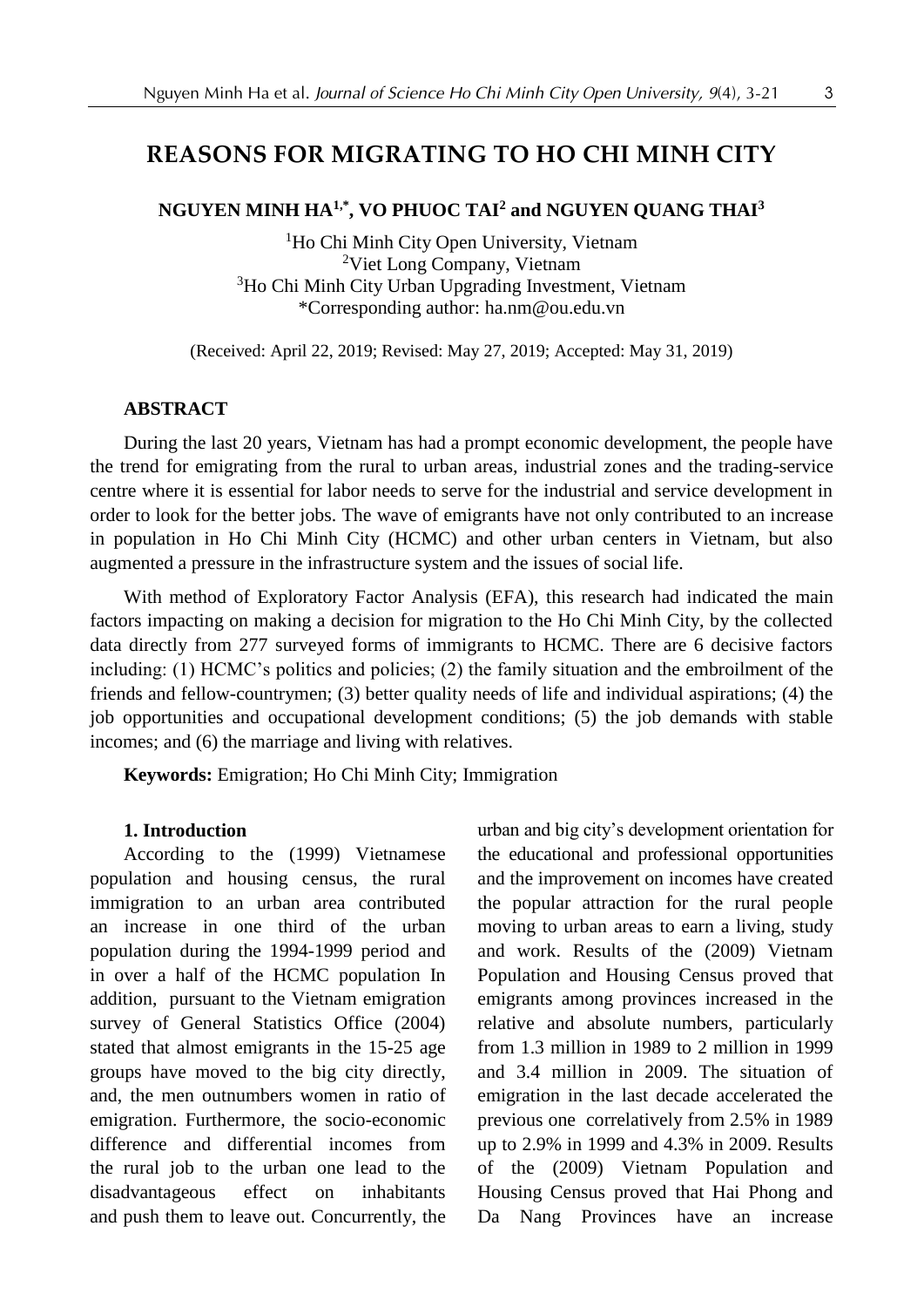in immigrant population with the respective number of -23,872 and 63,097 people while the number of Ha Noi and Binh Duong immigrants was 292,426 and 466.070 respectively. HCMC had the highest number of immigrants reaching the one of 905,331. In the meanwhile, according to the results of the 2014 Intercensal Population and Housing Survey, the national population as of April 1, 2014 was 90,943 thousand people, increasing 4,646 thousand people. And the total population of April 1, 2014 compared to April 1, 2009 saw in an increase of 3.45 per cent in the the urban population (Intercensal Population and Housing Survey, 2014).

Compared with the previous time, labour emigration as a whole made an increase in population and economic growth in HCMC area. However, under the general angles, the rural emigrant process to urban immigration is growing and shall be a pressure to the infrastructure system, housing issues, education, health care, electricity, water, hygiene, security and traffic. For these reasons, the target of research aims to define the main factors impacting on making a decision to choose HCMC as an urban area where the labourers migrate to work and earn a living. Since then there will be a suitable policy to reduce the negative effects brought about by the social phenomenon as well as an approriate implementation one such as managing and supporting jobs to the immigrants.

The article consists of the introduction as the first part, the emigrant theory and the research model as the second one, research method as the third one, analytic results as the forth one before giving a conclusion and the policy suggestions.

# **2. Literature reviews and the research model**

# *2.1. Emigrant concept*

Pursuant to the General Office for Population and the United Nations Population Fund (2011), the emigration is a human's

movement upon the territory with the fixed temporal and spatial restriction, enclosed with the resident change.

The emigrant features are as follows: Firstly, human being shall move out a certain place to another with a fixed distance. The departure place (emigration) and the destination place (immigration) must be defined; maybe it is a territory area or an administrative unit. Two points' distance is an emigrant length. Secondly, the departure place (emigration) is a regular residence stipulated upon the household registration form or the personnel registration verified by the authorized administrative management, and the destination is a new residence. The resident characteristic is a necessary condition to define the emigration. Thirdly, how long the period of the emigrants stayed at a new residence is the important feature to determine for that movement. The period of staying may be a number of years or a number of months, depending on the goal.

# *2.2. Emigrant theories*

**Dual Sector Model:** According to Lewis (1954), the redundant labor phenomenon form the area for traditional production of agriculture (specific to rural) transferred into the modern industrial production (specific to urban) in the industrialized process. The putative model that the economics exist only in two areas: the traditional production of agriculture and the modern production. Traditional agricultures is a handicraft labor commonly in which the low productivity leads to the low salary. By contrast, the modern industrial productions have a high marginal productivity with higher salary than the area of the agricultural economics and need an increase in labor. It is resulted in appearance of labor movements from the area of traditional agricultural production to the modern industrial ones in the urban areas.

**Expected Income Model**: According to Harris and Todaro (1970), unlike Lewis' model (1954) explaining the emigrant origin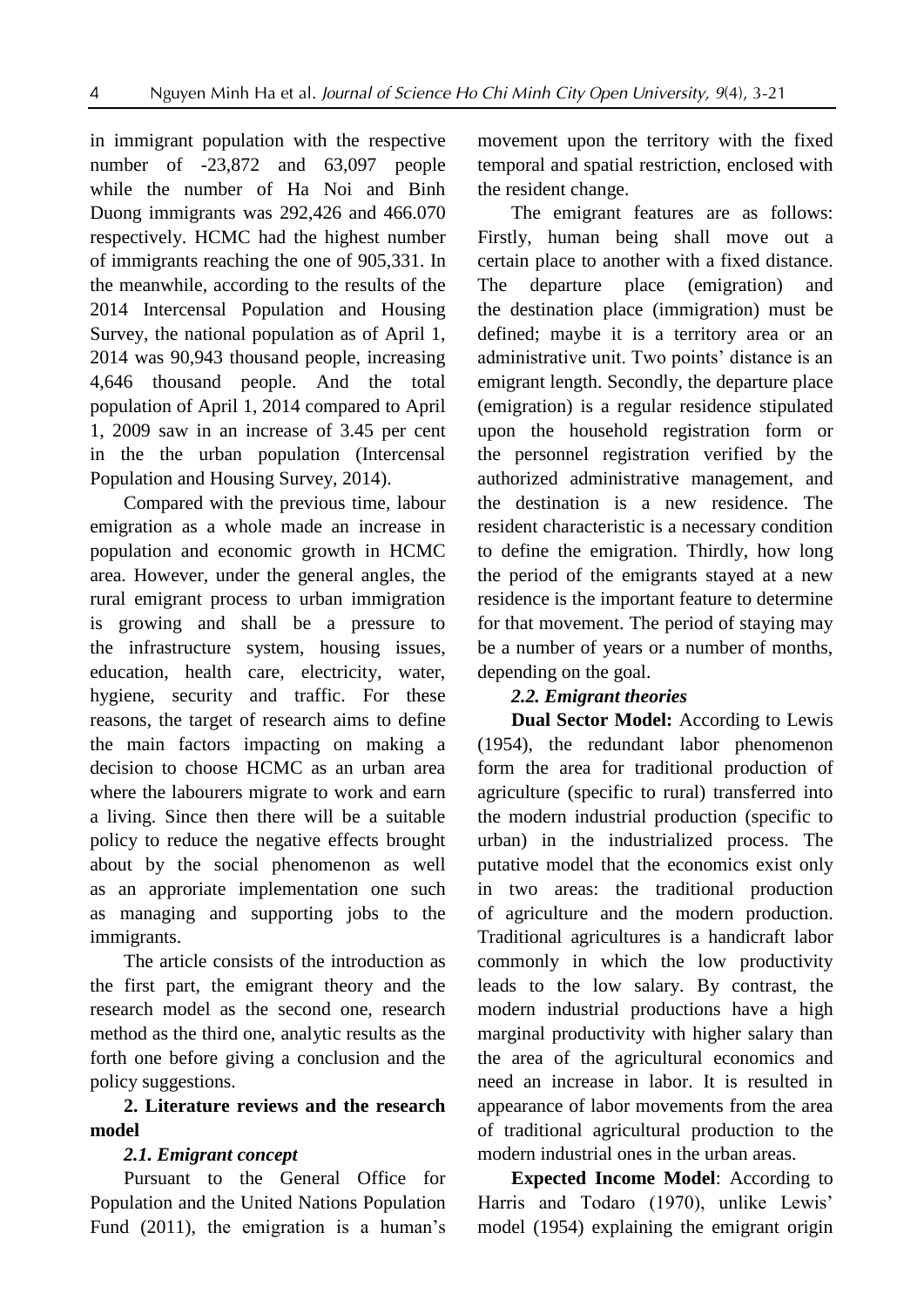based on the "redundant labor" purpose in rural areas Harris-Todaro's model illustrates the rural migrant laborers' decision to urban areas based on the difference between the rural and urban expected income. This model explained the existent cause for jobless situation in the developing countries' urban areas, and why people have moved to the city although the jobless issues have been existing insolvably. To resolve these issues, Harris-Todaro model admitted the informal sector's existence. The sector consists of activities that is not absolutely illegal, but the society doesn't admit them officially and most of activities are not registered to the state (for example, the labor for family, motorbike taxi, hawker, sharpeners for knives and scissors, food and drink service on sidewalk, picking up bottles, shoeshinning whoredom??, etc.).

**Lee's Push – Pull Theory:** According to Lee's theory (1966), the emigrant influence has both negative and positive sides of departure and destination. The emigrants often expect to reap the additional value when moving to any places. The rural emigration to the expected area (city areas) has the problem in both places. It consists of family pressure, moving costs, lack of business capital, illiteracy, state obligations, and languages. Lee also affirms that the city is advantage for some people, but disadvantage for other ones.

# *2.3. Factors influencing emigrants*  **Economic factors**

most previous studies stated that the emigration started from issues in relation to the economic factors. Specifically, in developing countries, the main reason causing people migrate to dynamic economic areas with more working chances is incomes from the low agricultural economic activities and redundant labors. In addition, there is a quick increase in rural population; simultaneously, there is a decrease in the percentage of agricultural land ownership, which results in an increase in poor family households and in migrant people. The studies also illustrated

that most people have decided to move to city - urban areas where they can get better jobs. The development industry also makes to appear the migrant streams. Therefore the labor demand of plants has increase and appear the rural emigrant trend to urban.

According to the basis of Ranis and Fei (1961) and Harris and Todaro (1970) and Lewis macroeconomic theory (1954), the international emigration is occurred by the geography difference between the labor demand and supply. There are some countries with high labor surplus in line with low incomes of labor market, and for other countries with low labor surplus in line with high incomes of labor market. Thence to force the difference in incomes made the state in which employees from nations with low salary move to nations with high salary. According to the macroeconomic theory for individual option (Sjaastad, 1962; Todaro, 1969, 1976, 1989; Todaro and Maruszko, 1987), laborers make a decision move due to the cost calculation in order to get an expected benefit as money. However, to get a high salary they must expense a fixed cost, including preparing tools for moving, living costs while moving and looking for job, studying language and new culture, and adapting themselves to new labor surroundings, and other costs influencing on psychology such as getting rid of old relationship and building new relationship.

Besides chance factors for jobs and incomes, the difference from the salary of rural and urban area is also a factor to emigrate to developing countries. The concept stated that individuals don't make an emigrant decision that it started from their family in which everybody not only maximizes their incomes, but also minimizes risks and overcomes restriction related to the market's failures such as capital market; agricultural goods transaction; cereals; agricultural insurance; jobless insurance for key laborers (Stark and Levhari, 1982; Stark, 1984; Taylor,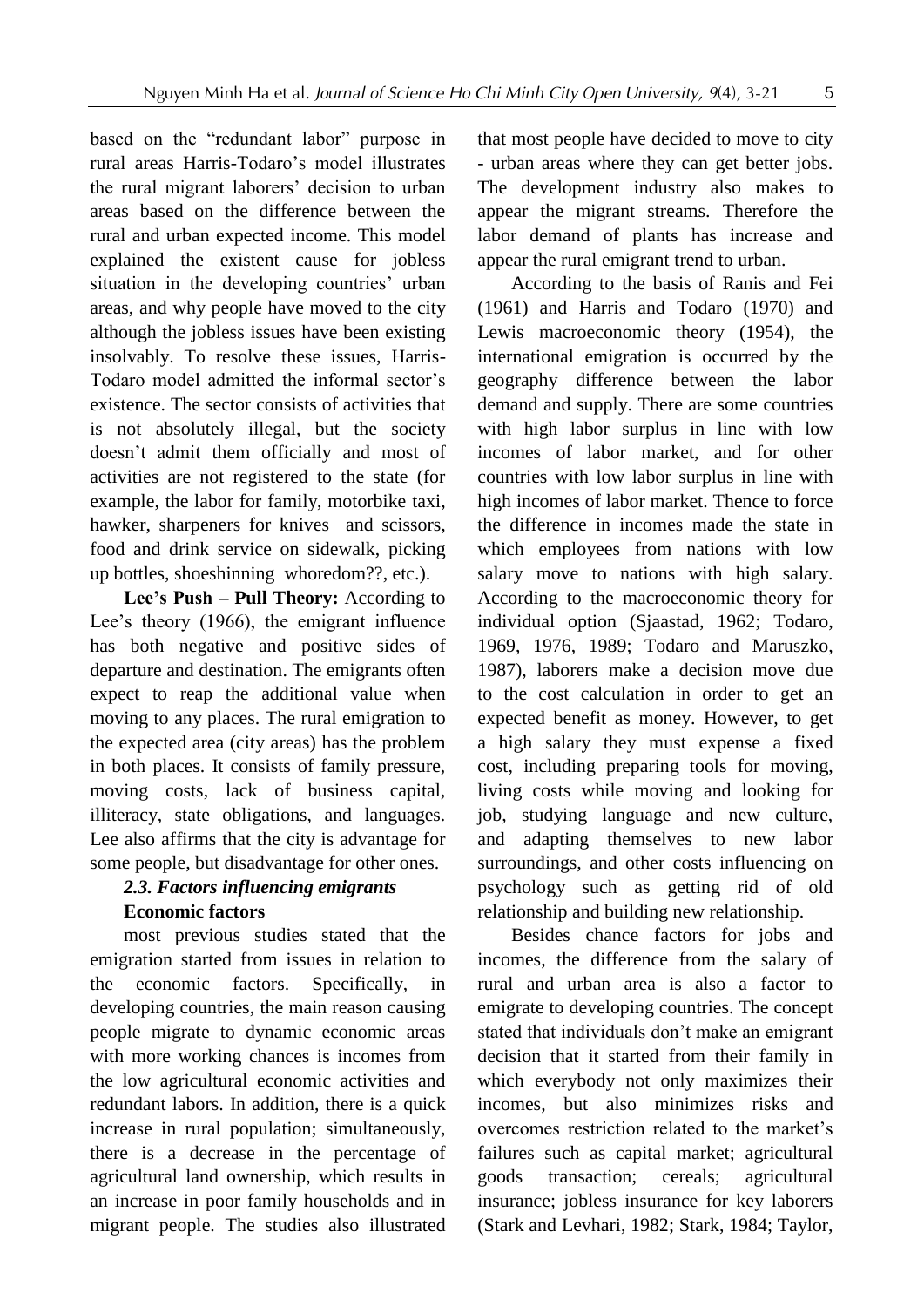1986; Stark, 1991).

The economic factors made people to emigrateare classified in Push – Pull factors. In other words, emigrants fall down a forced situation looking for a moving opportunity and simultaneously they are influenced by the attraction of good Promised Land. The *Push force* consists of factors with many different reasons compelling people getting rid of their home and moving to a new place. The cause can start from reasons as low labor productivity, jobless, poor living condition, lack of job and economic development opportunity, exhausted natural resources, drought and natural calamity, etc. That is the reason pushing people looking for a place where it is a better living condition. Besides, it is difficult to access the capital financed form for production in agricultural economic areas and the support policy for the local job, also contributing to increase the migration. The *Pull force* consists of factors pulling labors looking for a certain land area, for example a place with opportunity for good working, advancement condition in profession, more attractive salary rate, better working condition and more convenience, etc.

## **Demographic factor**

*Age:* In Asian nations as a typical Thailand, according to Plymas Khunpukdee, 1999; Suwanlee Piampiti, 1974, almost the emigrant laborers were very young people around the age of 19-20. The above results for the emigrant situation also take place in other developing nations such as Kenya, Nigeria, India, Korea, and Philippines with the same as Thailand's economic structure (Todaro, 1976). It is also explained that young emigrants always have a lot of ambition and expectation on incomes from jobs in urban areas. Furthermore, young people like to change and find a new thing and do not to be bound. The age also influences on choosing the emigrant place.

*Sex:* In Africa and Asia, the emigration was done by more men than by women;

however, in the recent period, there has been a migrant sign done by more women than by men. In some Asian nations such as India, Korea and Philippine, the migration to the city was done more by women than the other gender. However, the migration to rural areas was done by more men than women (Yap, 1977). In Vietnam, the emigrant's demographic feature shows around 60% of emigrants were males and 66% for females in the age of 15-29 and most of them didn't get married yet (census and housing, 1999). The results were similar in the middle period of 2004 in HCMC, especifically the women's migrant volume gets more and more increasing.

*Emigrant's educational level:* In Thailand, for education, most emigrants only graduate in the primary school and the rural emigrants to the urban areas have lower educational levels than those living in the urban areas (Yap, 1977; Mowat, 1977). The higher people had the educational level, the further they moved with the aim of looking for better economic chances. In addition, most those having better educational level shall have the chance for migrating many times and choosing good jobs easily compared with those only moving once (Plymas Khunpukdee, 1999).

*Marital status:* the marriage between husband and wife in the urban areas is also the reason making people to carry out their migration. Typically in Thailand northeastern areas, according to a research of Chardsumon Prutipinyo, 2000 and of Suthum Nanthamongkongchai, 1999, most emigrants were single; however, due to the marital status, emigrants shall migrate from the rural to therural or the urban to the urban, and the rural emigrants to rural will get married more easily than those from the urban to the urban.

*Family dependants:* In Thailand, according to the study of Ratchanee Kunopakarn, 1999, a family with an average number of five people shall have two bread-winners. Especially, the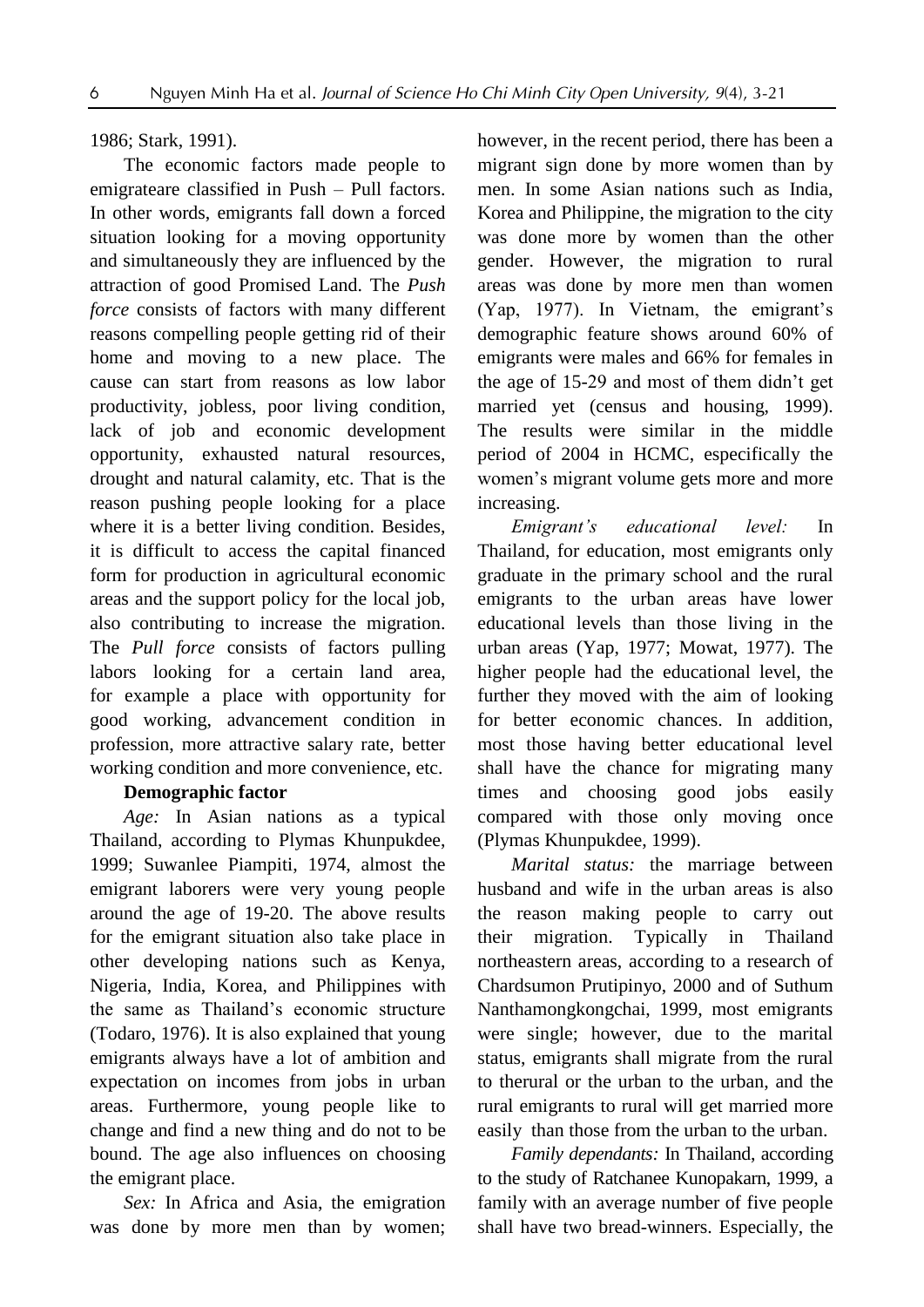married women must feed their children and other members in family, thus they think that the labor migrant issues help to send money to their home.

*Family household scale:* According to Kitti Vorakitwat (2001) stated that the possessive family's farmland didn't bring about food and food product for all their family. It shall appear that the labor migrant situation helps to increase additional incomes for their family, and it was also similar to the study results of De Jong and ctg, 1996 in which families with crowded siblings shall be a factor pushing one of them moving to live away from their country.

## **Social-cultural-Life quality factors**

Social-cultural factors also play an important role that influences on the people's migrant decision. It can be explained that it is due to nations' typical tradition such as India, China, and Vietnam, etc. However, the migrant type is not profitable on economics. In addition, the religious freedom is also an important factor influencing the migrant process, the people have the migrant trend to community where has strong development on their religion.

For young generation nowadays, sometimes they come into conflict with their family and are under the influence of modern thinking, films, conception of the advanced lifestyle, and simultaneously attracted by comforts and technological science, etc. Since then, they desire to access modern physical

facilities; all have made the independent finding needs and freedom that they get easily when implementing the migration and moving to the modern and big city (Kainth, 2009). Besides, because of starting from many reasons as the housing-land confliction in family and discrimination in all levels of society, the people made a decision to migrate (Kainth, 2009).

Demands for water and power system, convenient traffics and road systems, safe living environment, mainly good children's educational conditions shall be a cause luring emigrants to the urban areas (Nguyen Quoi, 1996).

The migrant phenomenon is more and more popular in community and makes to change the value, cultural knowledge and an increase in migrant ability in future. For experienced emigrants, the industrial economic change created migrant motive and desire (Piore, 1979). In a community level, the migration becomes deep in the people's actions, and relevant values with migration become a part of community value. For young men and women, the migration is good, and those who try to enhance their abilities through the migrant movement are thought as a person who has a lot of ambition (Reichert, 1982).

#### *2.4. Proposed research model*

Pursuant to theory models for migration and last researches, the analytic frame for this topic is concentrated in migrant pull factors as follows: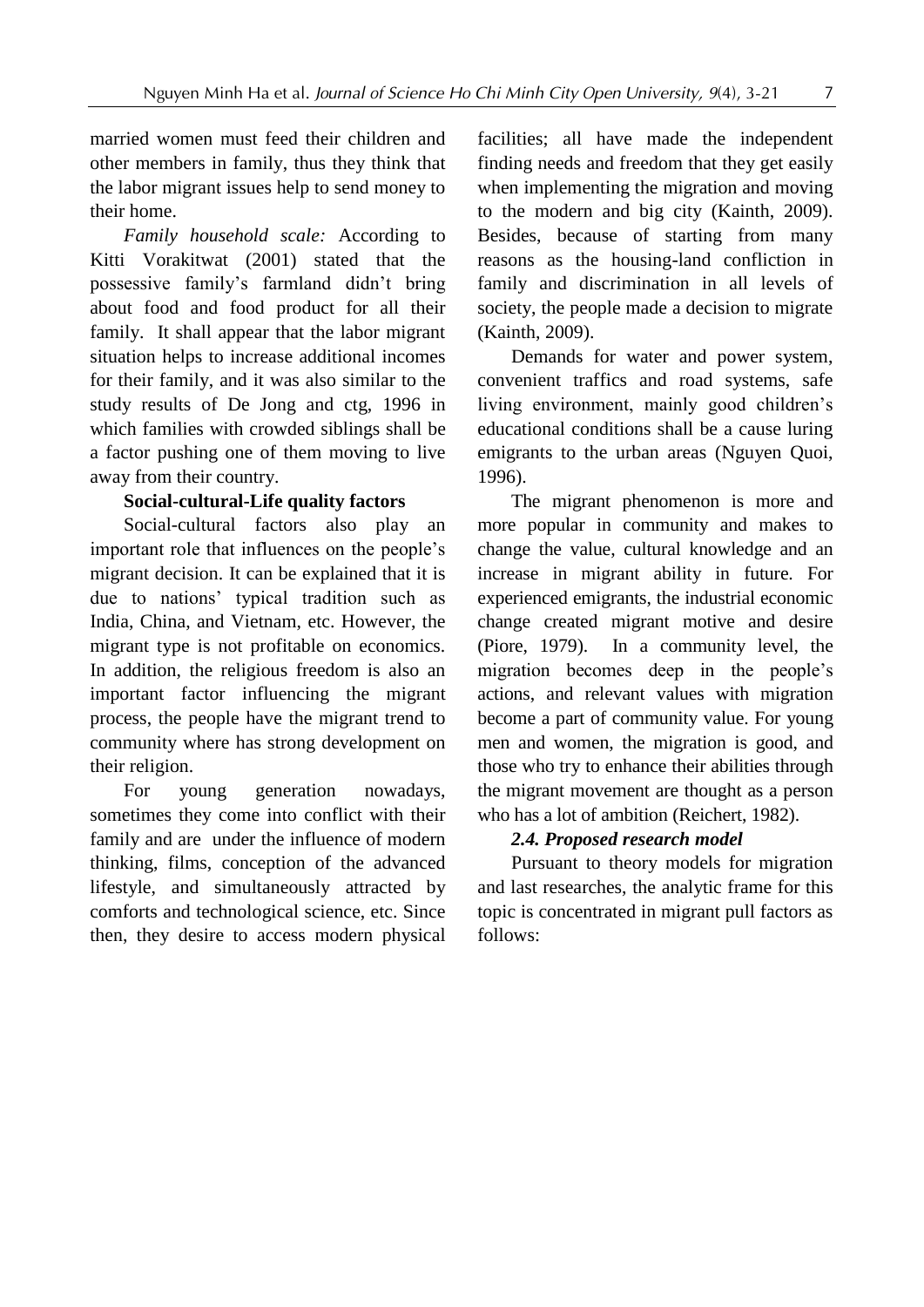

Figure 1. Model of factors impacts to HCMC immigration

| Factors of affecting on migration into Ho Chi Minh City                                                           |
|-------------------------------------------------------------------------------------------------------------------|
|                                                                                                                   |
| (Lewis, 1954)                                                                                                     |
| (Harris and Todaro, 1970; Adeola Olajide and Godwin<br>Udoh, 2012)                                                |
| (Stark and Levhari, 1982; Stark, 1984; Katz and Stark,<br>1986; Lauby and Stark, 1988, Taylor, 1986; Stark, 1991) |
| (Stark and Levhari, 1982; Stark, 1984; Katz and Stark,<br>1986; Lauby and Stark, 1988, Taylor, 1986; Stark, 1991) |
| (Stark and Levhari, 1982; Stark, 1984; Katz and Stark,<br>1986; Lauby and Stark, 1988, Taylor, 1986; Stark, 1991) |
| (Stark and Levhari, 1982; Stark, 1984; Katz and Stark,<br>1986; Lauby and Stark, 1988, Taylor, 1986; Stark, 1991) |
|                                                                                                                   |
| (Plymas Khunpukdee, 1999)                                                                                         |
| (Plymas Khunpukdee, 1999; Mowat, 1977)                                                                            |
| (Chardsumon Prutipinyo, 2000; Wanna Kobarun, 1999;<br>Suthum Nanthamongkongchai, 1999; Lee's, 1966)               |
| Lee's (1966)                                                                                                      |
| (Ratchanee Kunopakarn, 1999)                                                                                      |
|                                                                                                                   |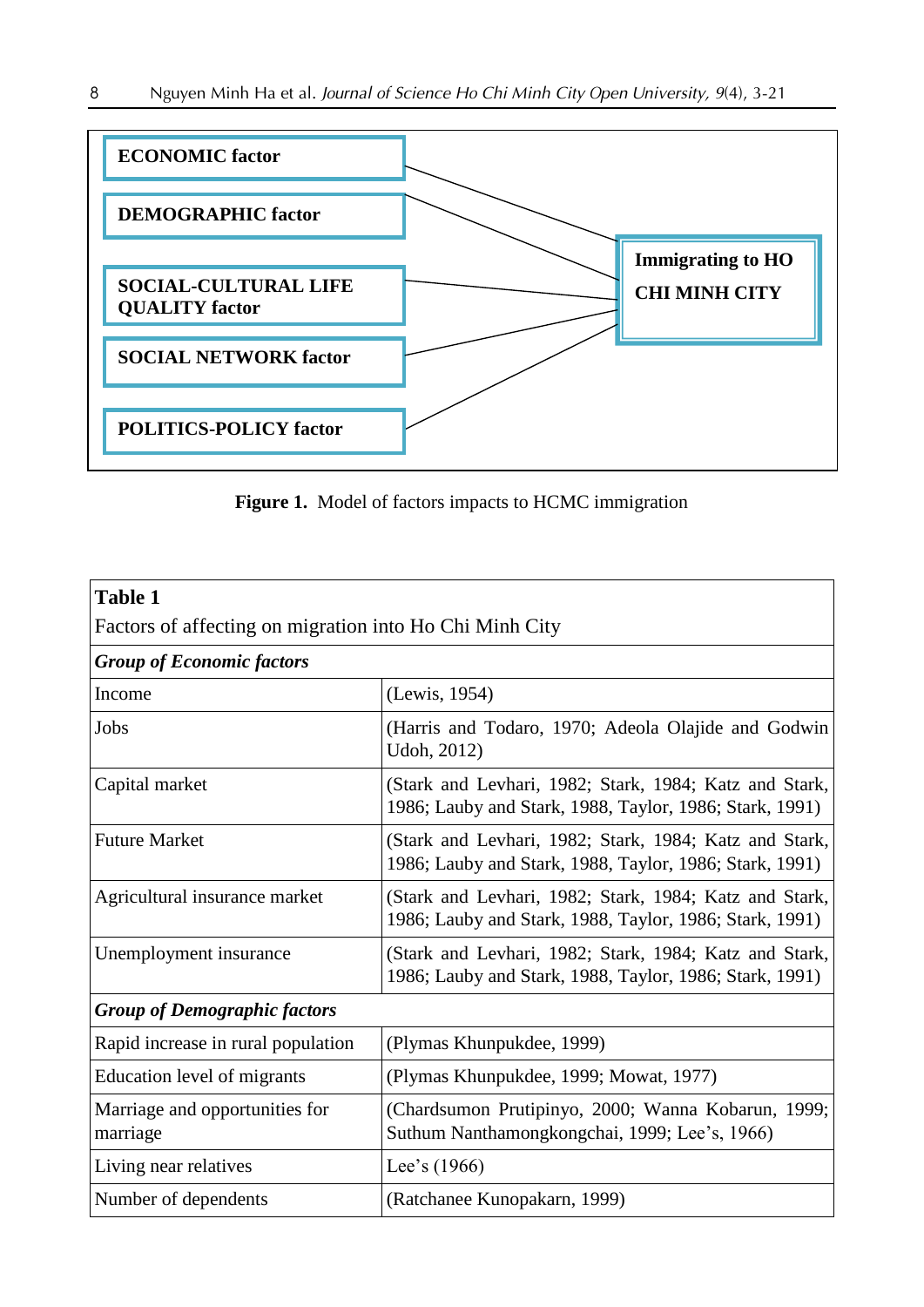| Size of family                                        | (Kitti Vorakitwat, 2001; De Jong, 1996)                                      |  |  |  |  |  |
|-------------------------------------------------------|------------------------------------------------------------------------------|--|--|--|--|--|
| Group of Social - cultural - life quality factors     |                                                                              |  |  |  |  |  |
| Education                                             | (Nguyen, 1996; Lee's, 1966)                                                  |  |  |  |  |  |
| <b>Health services</b>                                | (Nguyen, 2009; Lee's, 1966)                                                  |  |  |  |  |  |
| Personal aspiration                                   | (Gursharan Singh Kainth, 2009)                                               |  |  |  |  |  |
| A better living condition                             | Lee's $(1966)$                                                               |  |  |  |  |  |
| <b>Entertainment conditions</b>                       | Lee's (1966)                                                                 |  |  |  |  |  |
| Allocate human capital by region                      | (Myrdal, 1957; Greenwood, 1981, 1985; Greenwood,<br>Hunt, và McDowell, 1987) |  |  |  |  |  |
| <b>Group of Social network factors</b>                |                                                                              |  |  |  |  |  |
| Cost reduction                                        | (Massey, 1990; Dang, 2005)                                                   |  |  |  |  |  |
| Risk management in life                               | (Massey & Garcia Espafia, 1987; Gurak & Caces, 1992)                         |  |  |  |  |  |
| Friends and fellow countryman                         | (Gursharan Singh Kainth, 2009)                                               |  |  |  |  |  |
| Family                                                | (Gursharan Singh Kainth, 2009)                                               |  |  |  |  |  |
| <b>Politics factor group</b>                          |                                                                              |  |  |  |  |  |
| Security of living environment                        | Lee's (1966)                                                                 |  |  |  |  |  |
| Ho Chi Minh City household<br>registration            | Decree 56/2010 / ND-CP dated 24-5-2010                                       |  |  |  |  |  |
| poverty reduction policy.                             |                                                                              |  |  |  |  |  |
|                                                       | Le Van Thanh, 2008                                                           |  |  |  |  |  |
| Caring and dedicated support of<br>local authorities. | Le Van Thanh, 2008                                                           |  |  |  |  |  |

#### **3. Research method**

## *3.1. Set up the measuring scale and design the questionnaire*

Studying factors impacting to immigrate to the city, and using the scale Likert that are 5 levels as follows: *level 1: very disagreed; level 2: disagreed; level 3: normal; level 4: agreed; level 5: very agreed.* Questions in relation to migrant influenced factors concentrated on 06 parts: *Part 1* consists of the common information on interviewed objects as sex, age, education level, marital situation; *Part 2* includes questions in relation to the economic factor group; *Part 3* is a list of questions in relation to the demographic

factor group; *Part 4* relates to the socialcultural factor group – life quality; *Part 5*  relates to the social network factor group; and Part 6 relates to the state politics-policy factor group. Following the questionnaire is tested on 20 people prior to fully conducted to get official deployment and data collection.

## *3.2. Method for choosing sample and sample scale*

Participants are immigrants to HCMC including living and working in this place with the age 18 to 59 and HCMC stayed period from more than 5 years (Following the research point of the 1999, 2009 Population and Housing Census and the 2014 Intercensal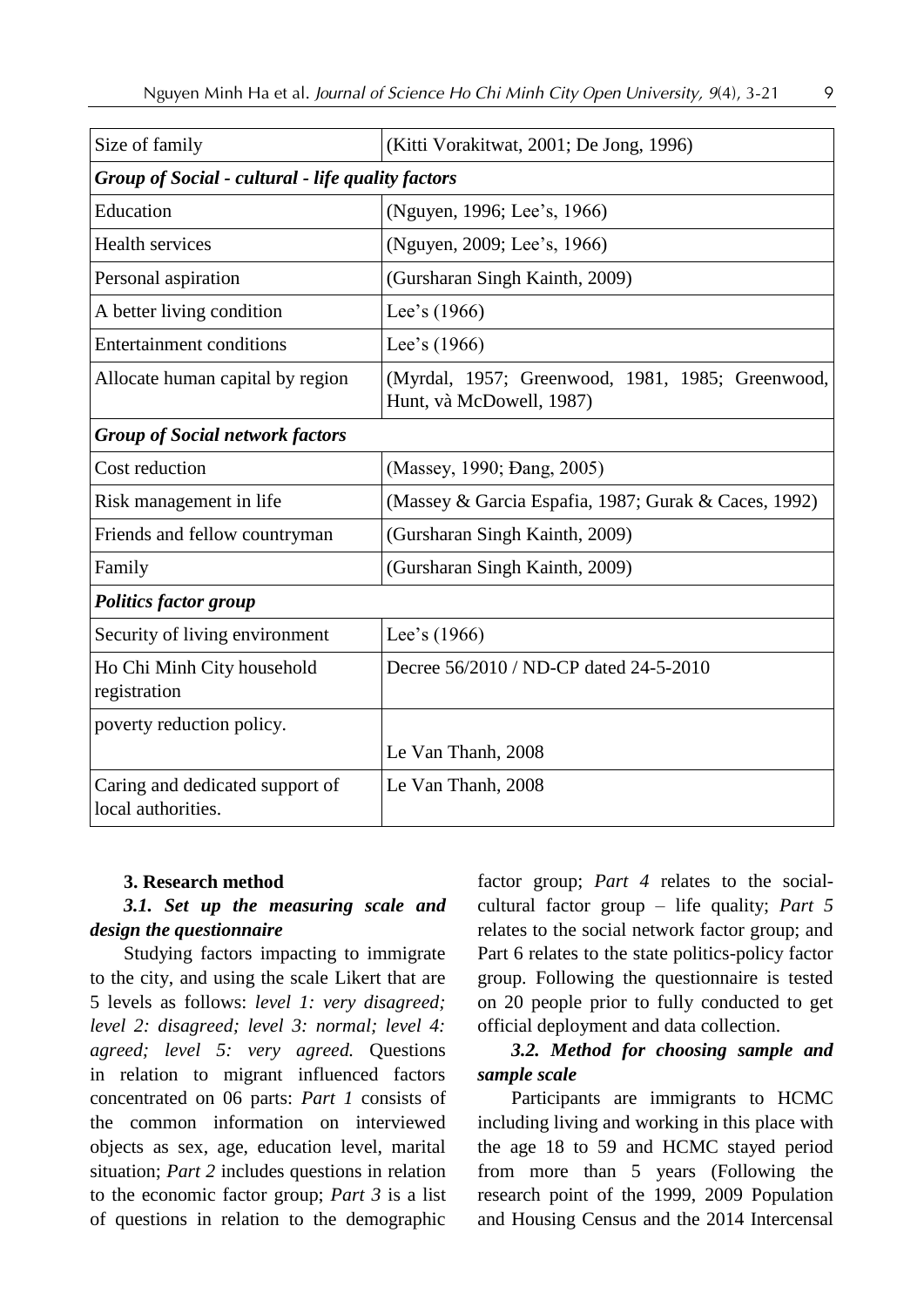Population and Housing Census Survey, focusing mainly on migration with a period of 5 years) to answer questions directly. When conducting an investigation, there are only 277 attained samples and 23 unattained samples,

occupied over 92% of purposed samples. Data was collected at 3 advantageous areas namely District 7, Tan Binh District and Binh Thanh District since those have a higher rate of immigrants and emigrants groups.

### **4. Analysis of researching result**

## *4.1. Statistic analysis of quantitative variables*

#### **Table 2**

Statistic for describing quantitative variables

| <b>Name of variables</b>                                                                                                                                                   | <b>Median</b>  | <b>Minimum</b><br>value     | <b>Maximum</b><br>value | <b>Average</b><br>value | <b>Standard</b><br>deviation |
|----------------------------------------------------------------------------------------------------------------------------------------------------------------------------|----------------|-----------------------------|-------------------------|-------------------------|------------------------------|
| <b>Group of Economic factors</b>                                                                                                                                           |                |                             |                         |                         |                              |
| KT1 (HCMC provides better<br>working chances)                                                                                                                              | $\overline{4}$ | $\mathcal{I}$               | 5                       | 4.03                    | .868                         |
| KT2 (migrating to HCMC to<br>success/promotion)                                                                                                                            | $\overline{4}$ | $\boldsymbol{l}$            | 5                       | 3.68                    | .937                         |
| KT3 (diversified working<br>opportunities in HCMC)                                                                                                                         | $\overline{4}$ | $\mathfrak{1}$              | 5                       | 4.11                    | .815                         |
| KT4 (more saving to contribute<br>for the family economics when<br>working in HCMC)                                                                                        | $\overline{4}$ | $\boldsymbol{l}$            | 5                       | 2.96                    | 1.001                        |
| KT5 (HCMC makes<br>opportunities to earn money<br>easily in order to support the<br>family economics)                                                                      | $\overline{4}$ | $\mathcal{I}$               | 5                       | 3.70                    | .889                         |
| KT6 (HCMC makes the working<br>opportunities with more stable<br>incomes to send money to home)                                                                            | $\overline{4}$ | $\mathcal{I}_{\mathcal{I}}$ | 5                       | 3.60                    | .957                         |
| <b>Group of Demographic factors</b>                                                                                                                                        |                |                             |                         |                         |                              |
| NH1 (After completing the<br>vocational/studying education in<br>HCMC, I decided to stay at<br>HCMC and looking for better<br>job opportunities)                           | $\overline{4}$ | $\mathcal{I}$               | 5                       | 3.69                    | .984                         |
| NH <sub>2</sub> (After completing the<br>vocational/studying education in<br>countryside, I decided to move<br>into HCMC in order to look for<br>better job opportunities) | $\overline{4}$ | $\mathcal{I}$               | 5                       | 3.34                    | .940                         |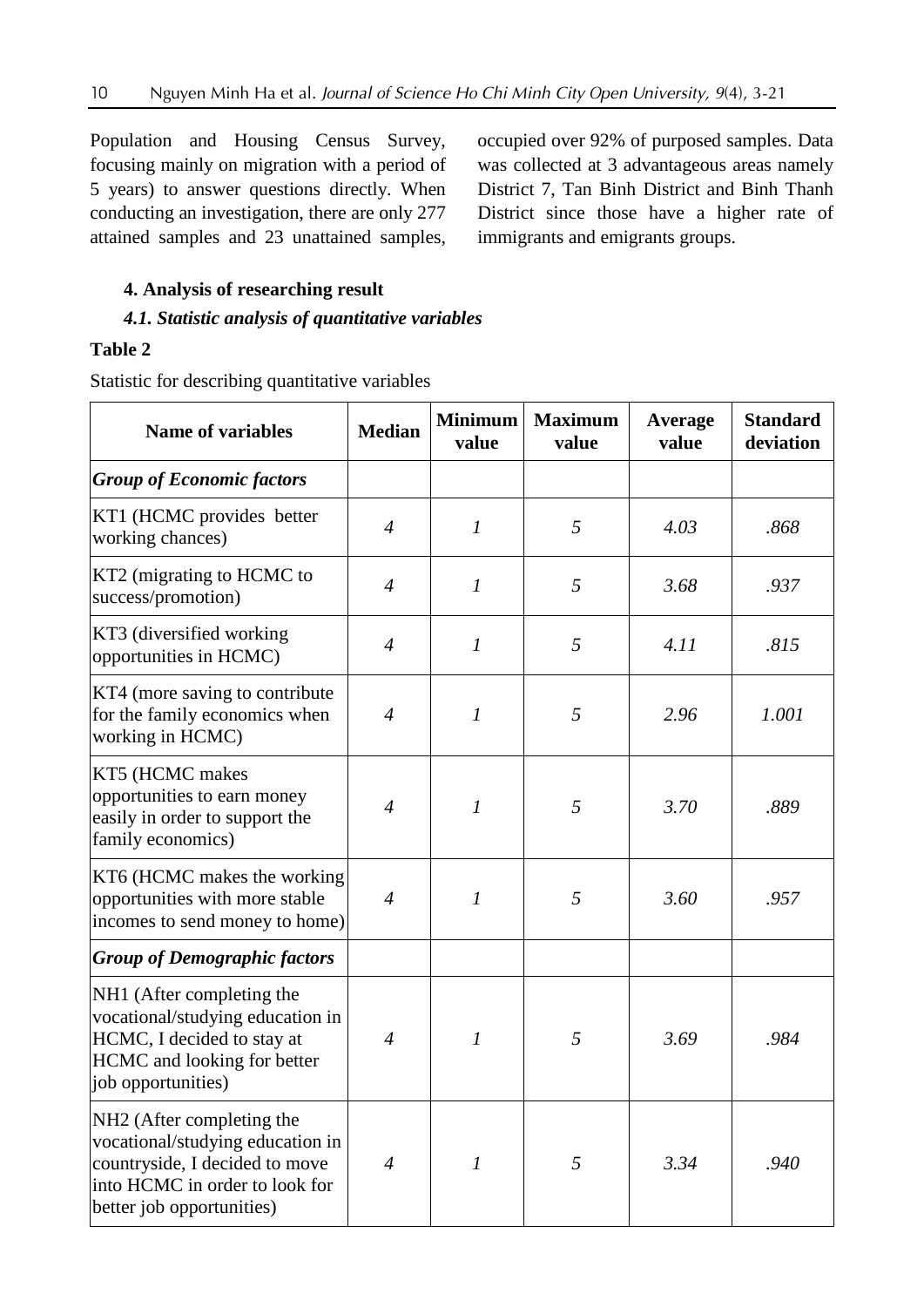| <b>Name of variables</b>                                                                                                             | <b>Median</b>  | <b>Minimum</b><br>value     | <b>Maximum</b><br>value | Average<br>value | <b>Standard</b><br>deviation |
|--------------------------------------------------------------------------------------------------------------------------------------|----------------|-----------------------------|-------------------------|------------------|------------------------------|
| NH <sub>3</sub> (to get married to a<br>husband/wife in HCMC, then I<br>decide to migrate to the city)                               | $\overline{4}$ | $\boldsymbol{l}$            | 5                       | 3.09             | 1.167                        |
| NH4 (the migrant purpose to<br>HCMC is unified with their<br>family or lived together with<br>their relatives)                       | $\overline{4}$ | $\boldsymbol{l}$            | 5                       | 2.88             | 1.149                        |
| NH5 (because the family has a<br>lot of dependants, they migrate<br>to HCMC to work and send<br>money back home)                     | $\overline{4}$ | $\mathfrak{1}$              | 5                       | 2.74             | 1.206                        |
| NH6 (because of the family with<br>crowded siblings, they migrate<br>to HCMC in order to easily work<br>and increase family incomes) | $\overline{4}$ | $\boldsymbol{l}$            | 5                       | 2.70             | 1.173                        |
| <b>Group of Social - cultural - life</b><br>quality factors                                                                          |                |                             |                         |                  |                              |
| VH1 (migrating to urban in<br>order to access better education)                                                                      | $\overline{4}$ | $\mathcal{I}_{\mathcal{I}}$ | 5                       | 3.91             | .894                         |
| VH2 (migrating to urban in<br>order to access better health<br>services and needs)                                                   | $\overline{4}$ | $\boldsymbol{l}$            | 5                       | 3.62             | .942                         |
| VH3 (migrating to urban in<br>order to carry out individual<br>desire)                                                               | $\overline{A}$ | $\mathcal{I}$               | 5                       | 3.60             | .930                         |
| VH4 (migrating to urban in<br>order to expect the freedom life)                                                                      | $\overline{4}$ | $\boldsymbol{l}$            | 5                       | 2.99             | 1.018                        |
| VH5 (migrating to urban in<br>order to have better life<br>condition)                                                                | $\overline{4}$ | $\mathcal{I}_{\mathcal{I}}$ | 5                       | 3.51             | .995                         |
| VH6 (migrating to urban in<br>order for a better entertainment<br>condition)                                                         | $\overline{4}$ | $\mathfrak{1}$              | 5                       | 3.34             | 1.057                        |
| <b>Group of Social network factors</b>                                                                                               |                |                             |                         |                  |                              |
| MXH1 (migrating to HCMC<br>according to everybody's<br>migrant movement)                                                             | $\overline{4}$ | $\boldsymbol{l}$            | $\mathfrak{H}$          | 2.51             | 1.134                        |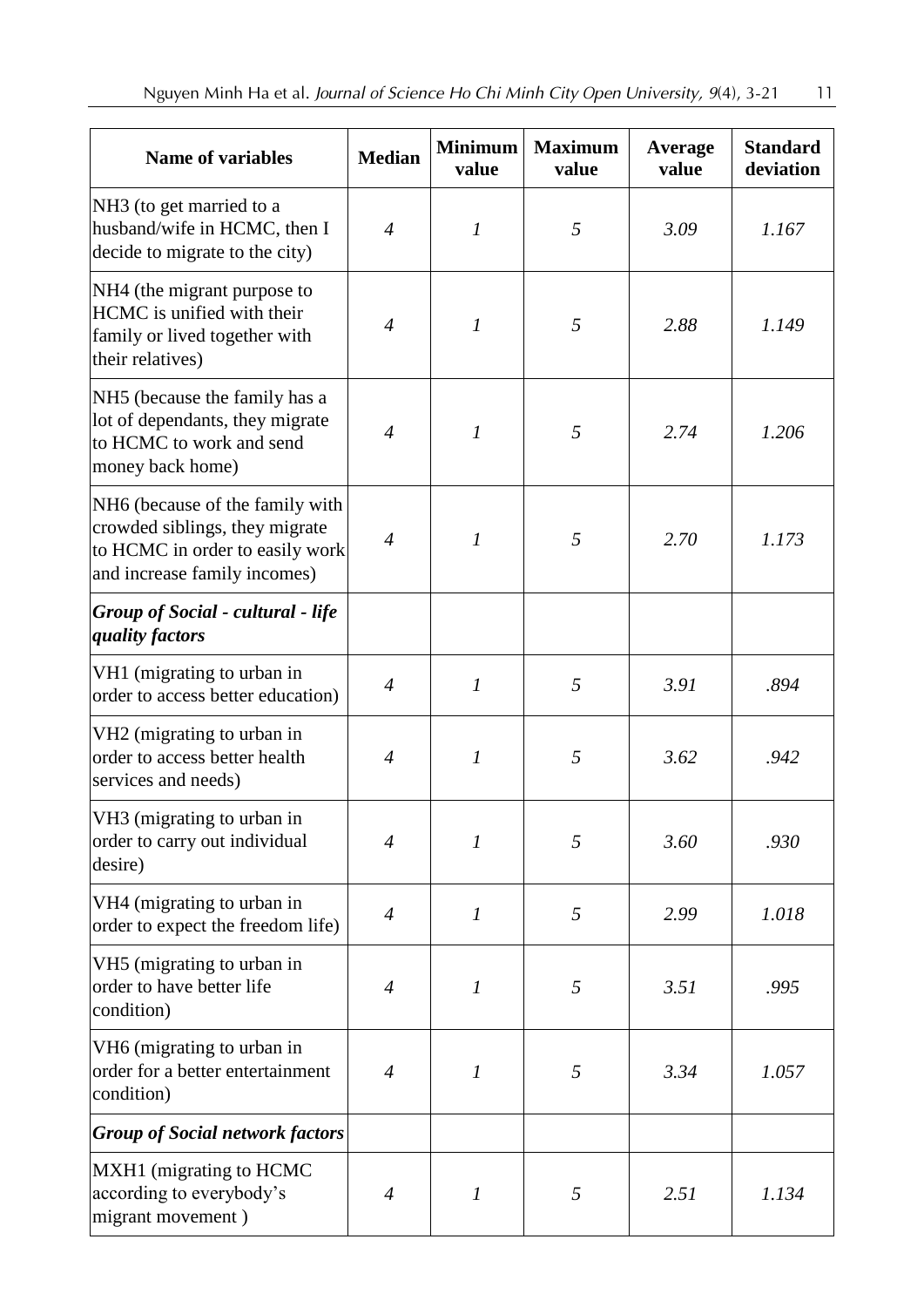| <b>Name of variables</b>                                                                                                                                      | <b>Median</b>  | <b>Minimum</b><br>value     | <b>Maximum</b><br>value | Average<br>value | <b>Standard</b><br>deviation |
|---------------------------------------------------------------------------------------------------------------------------------------------------------------|----------------|-----------------------------|-------------------------|------------------|------------------------------|
| MXH2 (migrating to HCMC<br>due to friends' embroilment)                                                                                                       | $\overline{4}$ | $\mathfrak{1}$              | 5                       | 2.39             | 1.087                        |
| MXH3 (migrating to HCMC<br>due to countryman's<br>embroilment)                                                                                                | $\overline{4}$ | $\mathfrak{I}$              | 5                       | 2.40             | 1.107                        |
| MXH4 (migrating to HCMC<br>due to relatives' convincing and<br>encouragement)                                                                                 | $\overline{4}$ | 1                           | 5                       | 2.83             | 1.134                        |
| <b>Politics factor group</b>                                                                                                                                  |                |                             |                         |                  |                              |
| CT1 (migrating to HCMC due<br>to secure life environment)                                                                                                     | $\overline{4}$ | $\mathfrak{I}$              | 5                       | 2.71             | 1.065                        |
| CT2 (migrating to HCMC due<br>to the advantageous policy of<br>entering)                                                                                      | $\overline{4}$ | $\mathfrak{I}$              | 5                       | 2.57             | 1.093                        |
| CT3 (migrating to HCMC due<br>to the policy for poverty-<br>alleviation program and capital<br>lending)                                                       | $\overline{4}$ | $\mathfrak{I}$              | 5                       | 2.47             | .961                         |
| CT4 (migrating to HCMC due<br>to consideration of local public<br>services and authorities<br>specially examining KT3 and<br>other administrative procedures) | $\overline{4}$ | $\boldsymbol{l}$            | 5                       | 2.40             | .990                         |
| CT5 (migrating to HCMC due<br>to the local government's<br>material and spiritual support)                                                                    | $\overline{4}$ | $\mathfrak{I}$              | 5                       | 2.35             | .946                         |
| CT6 (migrating to HCMC due<br>to advantageous administrative<br>procedures)                                                                                   | $\overline{4}$ | $\mathcal{I}_{\mathcal{I}}$ | 5                       | 2.59             | 1.075                        |

*Group of Economic factors:* the average value of lowest observed variable is from 2.96 to 4.11, including the highest valuation is KT3 variable (more diversified job opportunities than HCMC) and KT1 (HCMC supplies better job chances) with the average value in turn as 4.11 and 4.03, following KT5 (HCMC creates

easier chances for earning money to support the family economics), KT2 (migrating to HCMC in order to succeed /promote), KT6 (HCMC creates the working chances with more stable incomes to send money to home) with the average value is in turn as 3.70, 3.68, 3.60. The lowest variable is KT4 (working in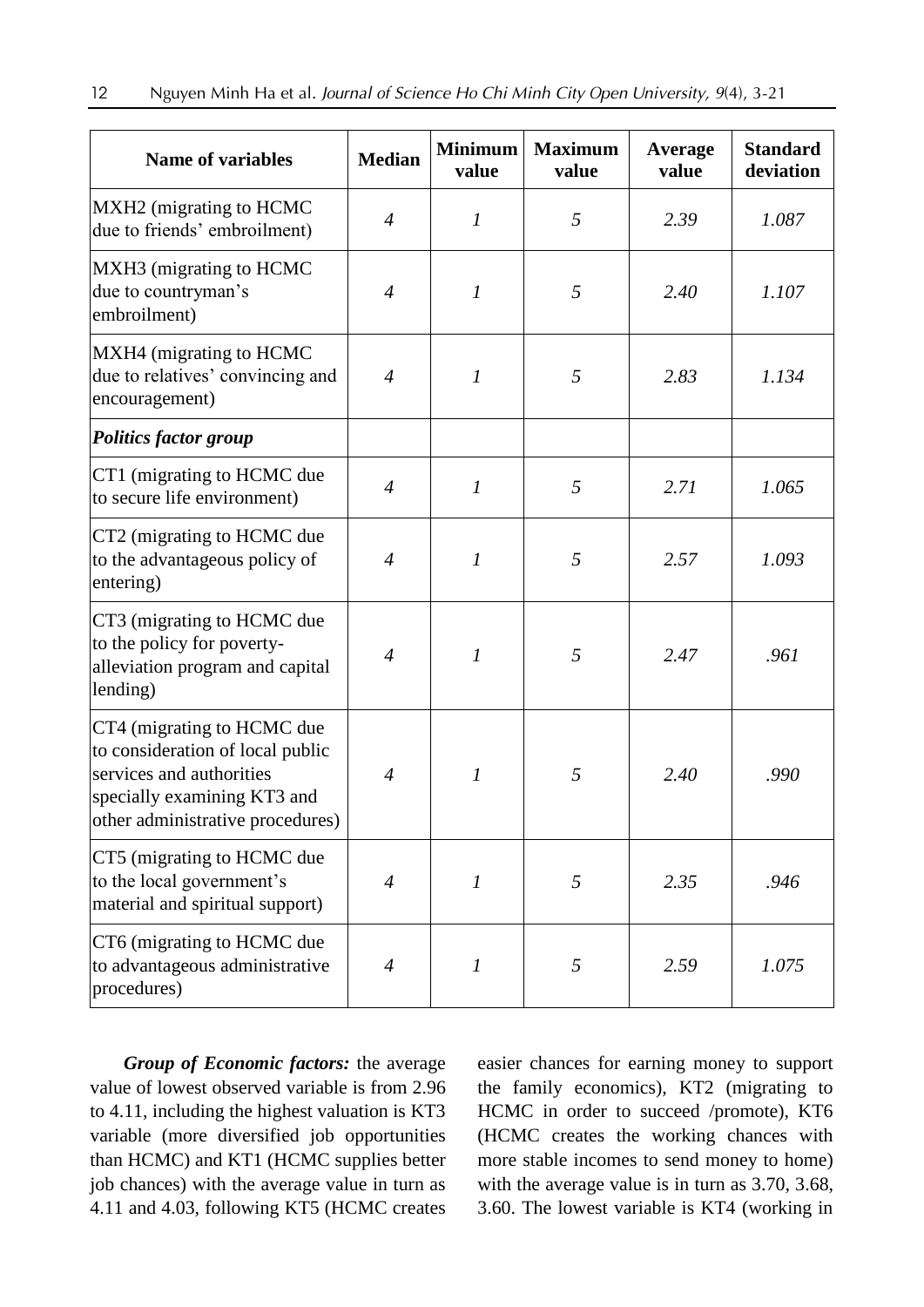HCMC shall save more money to contribute the family economics) with the average value 2.96.

*Group of Demographic factos:* the highest appreciated variables are NH1 (after completing vocational/studying education in HCMC, I decided to stay there to look for the job chances), NH2 (after completing vocational/studying education in countryside, I decided to migrate to HCMC looking for better job chances) the average value is in turn as 3.69, 3.64. Variables are average appreciated NH3 (getting married to husband/wife in HCMC, I carried out to move to the city), NH4 (moving to HCMC with the family unified purpose or living together relatives) the average value is in turn as 3.09, 2.88, and variables are the lowest average value NH5 (the family has a lot of dependants, they migrate to HCMC to work and send money back to home), NH6 (the family with crowded siblings, they migrate to HCMC in order to easily work and increase family incomes) with in turn the average value 2.74, 2.70.

*Group of Social - cultural - life quality factors:* the highest average value is VH1 variable (migrating to urban in order to access better education) with the value 3.69. The average variables are VH2 (migrating to urban in order to access better health services and needs) with the value 3.62, VH3 (migrating to urban in order to carry out individual desire) with the value 3.60, and VH5 (migrating to urban in order to better life condition) with the value 3.51. The lowest variables are VH6 (migrating to urban in order to be better entertainment conditions) with the value 3.34, and VH4 (migrating to urban in order to

expect the freedom life) with the lowest value 2.99.

*Group of Social network factors:* The highest appreciated variable is MXH4 (migrating to HCMC due to relatives' convincement and encouragement) with the average value 2.83, following MXH1 (migrating to HCMC according to everybody's migrant movement) with the value 2.51. The lowest variables are MXH3 (migrating to HCMC due to countryman's embroilment), MXH2 (migrating to HCMC due to friends' embroilment) with the value in turn as 2.40 and 2.39.

*Politics factor group:* CT1 (migrating to HCMC due to secure life environment), CT6 (migrating to HCMC due to advantage administrative procedures), CT2 (migrating to HCMC due to the advantage policy when entering) are appreciated highest variables with the value in turn as 2.71, 2.59, 2.57. The average variable in this group is CT3 (migrating to HCMC due to the policy for poverty-alleviation program and capital lending) with the value 2.47, CT4 (migrating to HCMC due to consideration of local public services and authorities specially examining KT3 and other administrative procedures) with the value 2.40, and a lowest variable is CT5 (migrating to HCMC due to the local government's help for material and spiritual) with the value 2.35.

## *4.2. Test Cronbach's Alpha for measuring scale*

Cronbach's Alpha Coefficient is used to appreciate the convergence of observed variable measuring a certain factor in researching model and to eliminate unsuitable variables. Audited result for the fail-safety of measuring scale in table 2 as follows: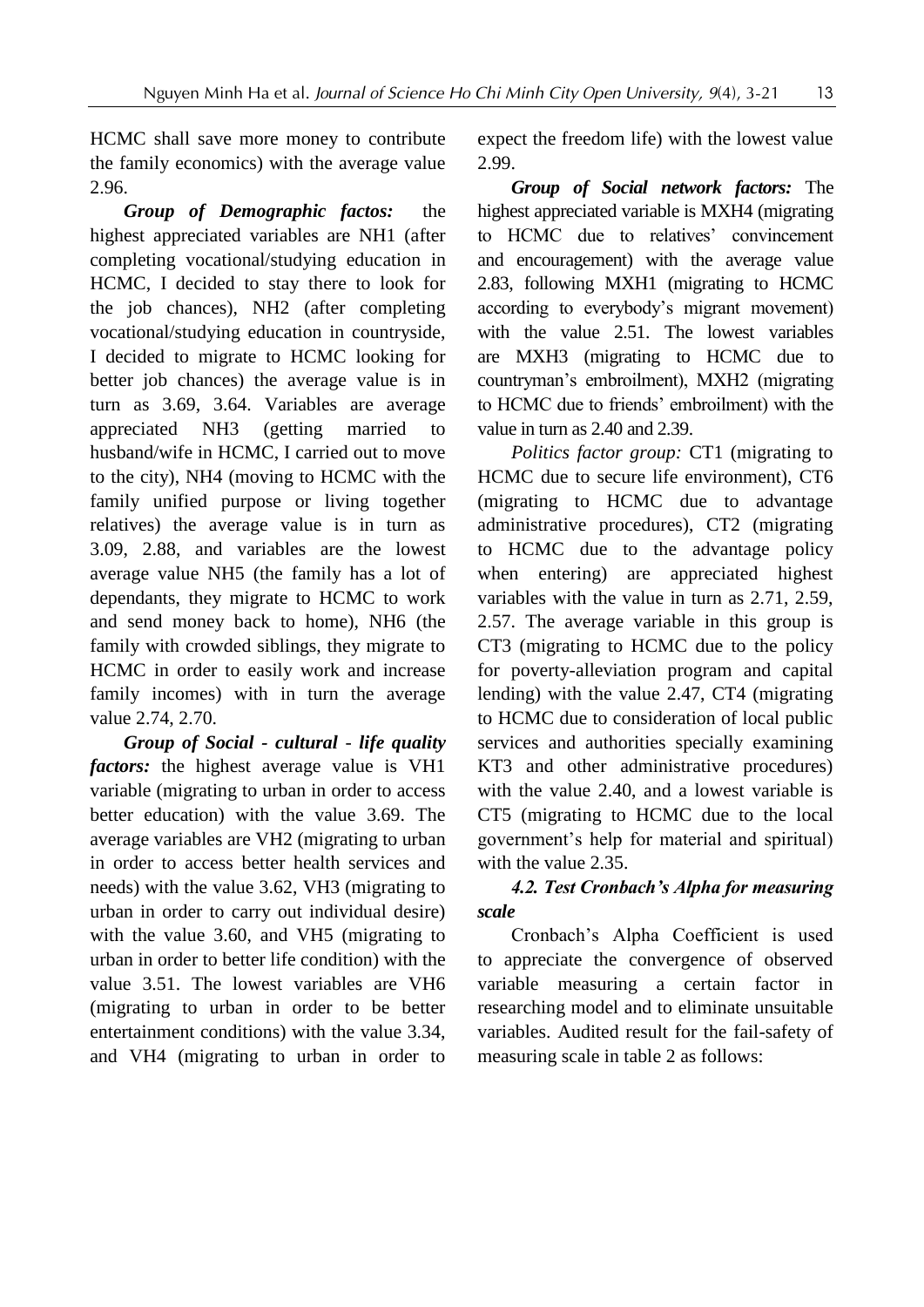## **Table 3**

Test Cronbach's Alpha of measuring scale

| Name of measuring scale                                                     | <b>Observed variables in each</b><br>measuring scale | Cronbach's<br><b>Alpha</b><br><b>Coefficient</b> |
|-----------------------------------------------------------------------------|------------------------------------------------------|--------------------------------------------------|
| Scale 1: Economis factor group                                              | KT1, KT2, KT3, KT4, KT5, KT6                         | Alpha: 0.807                                     |
| Scale 2: Demographic factor group                                           | NH1, NH2, NH3, NH4, NH5, NH6                         | Alpha: 0.736                                     |
| Scale 3: Social-cultural-life quality factor   VH1, VH2, VH3, VH4, VH5, VH6 |                                                      | Alpha: 0.785                                     |
| Scale 4: Social network                                                     | MXH1, MXH2, MXH3, MXH4                               | Alpha: 0.845                                     |
| Scale 5: Politics - policy                                                  | CT1, CT2, CT3, CT4, CT5, CT6                         | Alpha: 0.905                                     |

## *4.3. Exploratory Factor Analysis (EFA-Exploratory Factor Analysis)*

### **Table 4**

Statistics for measuring scale and observered variables in EFA

| Measuring scale                                  | Observered variables' number |
|--------------------------------------------------|------------------------------|
| 1. Economic factor group                         |                              |
| 2. Demographic factor group                      | h                            |
| 3. Society - culture - life quality factor group | h                            |
| 4. Social networ factor group                    |                              |
| 5. Politics-policy factor group                  | h                            |
| Total                                            |                              |

Choosing the factor loading coefficient is 0.55 with the numeric value  $(0.5 < KMO < 1)$ . Bartlett's test on interrelate between observed variables is statistic meaning level with Sig.  $< 0.05$ , extract variance  $> 50\%$  (Hair & ctg, 1998), method of principal component extract and Varimax turn. After analyzing the exploratory factor, the results areas follows: EFA for second time stated that when eliminating an unmet variable in first factor

analysic time (KT4 variable) shall be Coeeficient  $KMO = 0.762$  (satisfied condition  $0.5 \leq KMO \leq 1$ ) with meaning level Sig = 0.00 in Bartlett's test (satisfied condition Sig < 0.5). Results of EFA stated 6 factors extracted in Eigenvalue are 1.230 and variance 70.618% (satisfied condition  $> 50\%$ ). It is stated the above 6 factors explained 70.618% data and factor loading coefficient is larger 0.55, so it is suitable for the following analytic table.

## **Table 5**

KMO và Bartlett's Test (EFA for second time)

| <b>KMO</b> and Bartlett's Test                           |                    |          |  |  |
|----------------------------------------------------------|--------------------|----------|--|--|
| .762<br>Kaiser-Meyer-Olkin Measure of Sampling Adequacy. |                    |          |  |  |
| Bartlett's Test of<br>Sphericity                         | Approx. Chi-Square | 4826.834 |  |  |
|                                                          | df                 | 300      |  |  |
|                                                          | Sig.               | .000     |  |  |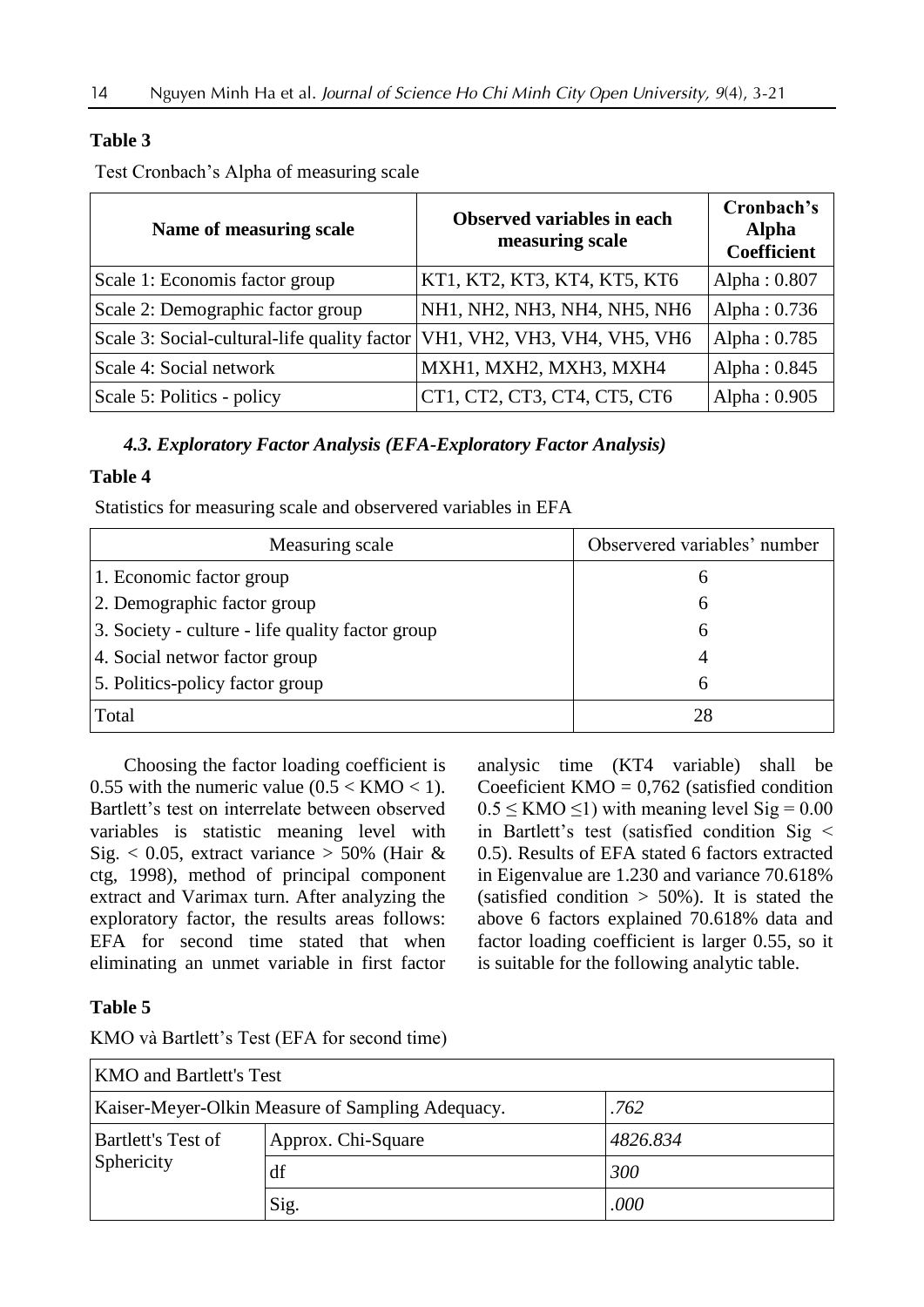# **Table 6**

| Component                                        |       | <b>Extraction Sums of Squared Loadings</b> |              | <b>Rotation Sums of Squared Loadings</b> |               |              |
|--------------------------------------------------|-------|--------------------------------------------|--------------|------------------------------------------|---------------|--------------|
|                                                  | Total | % of Variance                              | Cumulative % | Total                                    | % of Variance | Cumulative % |
|                                                  | 6.993 | 27.974                                     | 27.974       | 4.579                                    | 18.315        | 18.315       |
| 2                                                | 4.267 | 17.067                                     | 45.041       | 3.441                                    | 13.763        | 32.078       |
| 3                                                | 2.263 | 9.054                                      | 54.094       | 2.590                                    | 10.360        | 42.438       |
| $\overline{4}$                                   | 1.553 | 6.212                                      | 60.307       | 2.579                                    | 10.317        | 52.755       |
| 5                                                | 1.348 | 5.392                                      | 65.698       | 2.278                                    | 9.111         | 61.866       |
| 6                                                | 1.230 | 4.920                                      | 70.618       | 2.188                                    | 8.753         | 70.618       |
| Extraction Method: Principal Component Analysis. |       |                                            |              |                                          |               |              |

# Extracted variance (EFA for second time)

# **Table 7**

Results of second time rotated factor matrix

|                  |              |                | Rotated Component Matrix <sup>a</sup> |                |   |       |
|------------------|--------------|----------------|---------------------------------------|----------------|---|-------|
| Component        |              |                |                                       |                |   |       |
|                  | $\mathbf{1}$ | $\overline{2}$ | 3                                     | $\overline{4}$ | 5 | $6\,$ |
| CT4              | .907         |                |                                       |                |   |       |
| CT3              | .893         |                |                                       |                |   |       |
| CT5              | .863         |                |                                       |                |   |       |
| CT <sub>6</sub>  | .754         |                |                                       |                |   |       |
| CT <sub>2</sub>  | .749         |                |                                       |                |   |       |
| CT1              | .587         |                |                                       |                |   |       |
| MXH <sub>2</sub> |              | .822           |                                       |                |   |       |
| MXH3             |              | .817           |                                       |                |   |       |
| NH <sub>5</sub>  |              | .734           |                                       |                |   |       |
| MXH1             |              | .726           |                                       |                |   |       |
| NH <sub>6</sub>  |              | .683           |                                       |                |   |       |
| VH <sub>6</sub>  |              |                | .767                                  |                |   |       |
| VH <sub>5</sub>  |              |                | .710                                  |                |   |       |
| VH <sub>4</sub>  |              |                | .698                                  |                |   |       |
| VH3              |              |                | .626                                  |                |   |       |
| KT3              |              |                |                                       | .846           |   |       |
| KT1              |              |                |                                       | .802           |   |       |
| KT <sub>2</sub>  |              |                |                                       | .633           |   |       |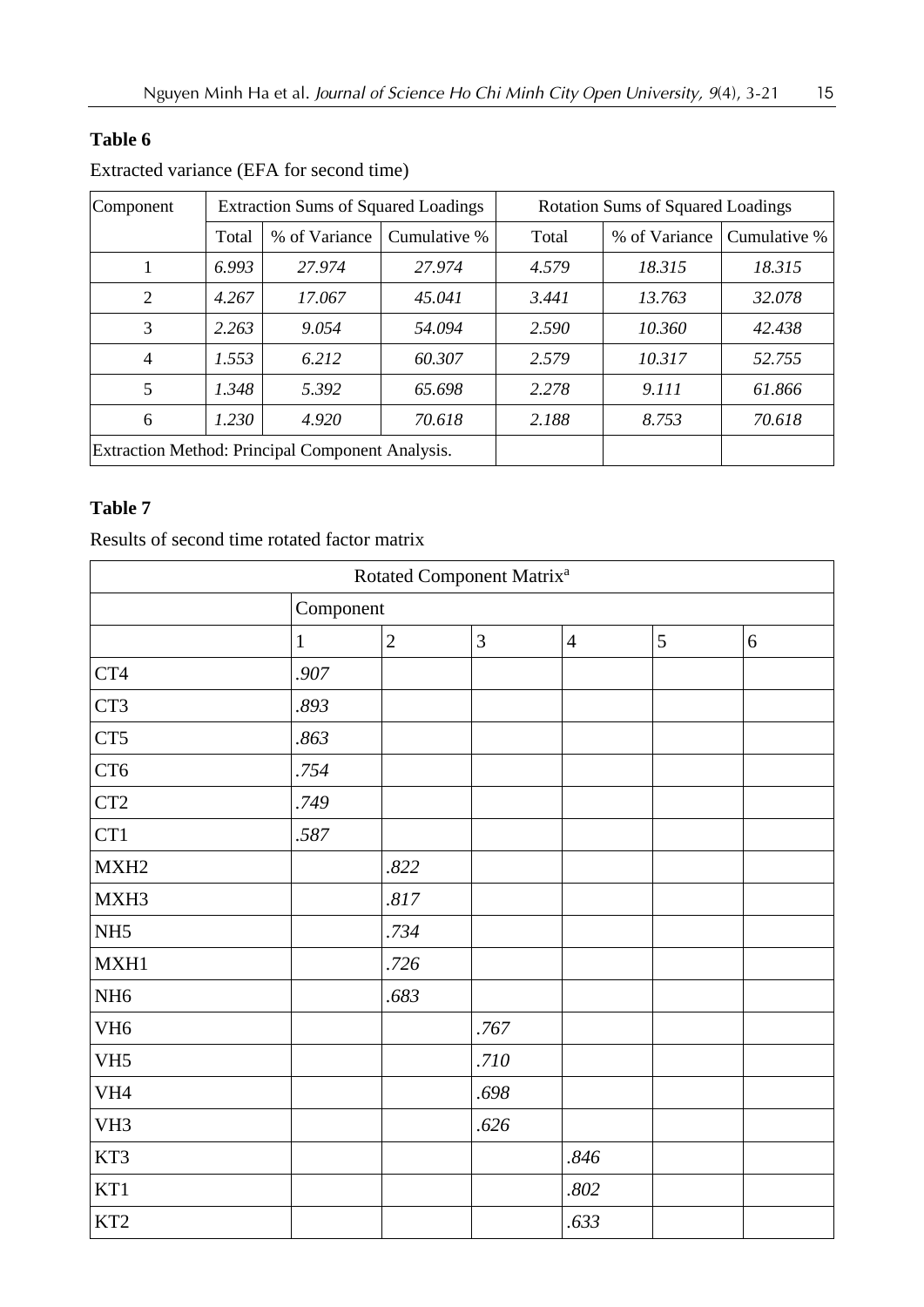| Rotated Component Matrix <sup>a</sup>                                                                   |  |  |      |      |
|---------------------------------------------------------------------------------------------------------|--|--|------|------|
| Component                                                                                               |  |  |      |      |
| KT <sub>6</sub>                                                                                         |  |  | .773 |      |
| NH <sub>2</sub>                                                                                         |  |  | .700 |      |
| KT5                                                                                                     |  |  | .656 |      |
| NH <sub>1</sub>                                                                                         |  |  | .604 |      |
| NH <sub>3</sub>                                                                                         |  |  |      | .795 |
| NH <sub>4</sub>                                                                                         |  |  |      | .705 |
| MXH4                                                                                                    |  |  |      | .633 |
| Extraction Method: Principal Component Analysis.<br>Rotation Method: Varimax with Kaiser Normalization. |  |  |      |      |

#### **Explanation on factors after EFA**

**Factor F1\_HCMC politics and policy** consists of CT1 (migrating to HCMC due to secure life environment), CT2 (migrating to HCMC due to the advantageous policy of entering), CT3 (migrating to HCMC due to the policy for poverty-alleviation program and capital lending), CT4 (migrating to HCMC due to consideration of local public services and authorities specially examining KT3 and other administrative procedures), CT5 (migrating to HCMC due to the local government's help for material and spiritual), CT6 (migrating to HCMC due to advantageous administrative procedures). Variables depending on this factor related to politics and policy factors of HCMC authority.

**Factor F2\_family situation and friends and countryman's embroilment** consits of 5 variables, including 3 observed variables under social network factor namelyMXH1 (migrating to HCMC according to everybody's migrant movement), MXH2 (migrating to HCMC due to friends' embroilment), and MXH3 (migrating to HCMC due to countryman's embroilment) and two variables under the demographic factor group including: NH5 (because the family has a lot of dependants, they migrate to HCMC to work and send money to home); NH6 (because of the family with crowded sibling, they migrate to HCMC easily in order to work and increase in family incomes). The variables related to migrating to HCMC under the movement of previous migrants, friends and countryman's embroilment, furthermore emigrants who are ready migrating such as they leave out due to their family with the crowded sibling or dependants. If it is analyzed clearly, the above 5 variables are the entire supplementary and mutual advantage resonance in decision of the city migration. Three variables with the pretty high factor loading coefficient are MXH2, MXH3 and NH5 in turn as 0.822, 0.817 và 0.734.

**Factor F3\_better life quality needs and the individual ambition's implement**  consists of 4 variables depending on Society culture - life quality factor group, including: VH3 (migrating to urban in order to carry out individual desire); VH4 (migrating to urban in order to expect the freedom life); VH5 (migrating to urban in order to be better life condition); VH6 (migrating to urban in order to better entertainment condition). These variables related to individual needs such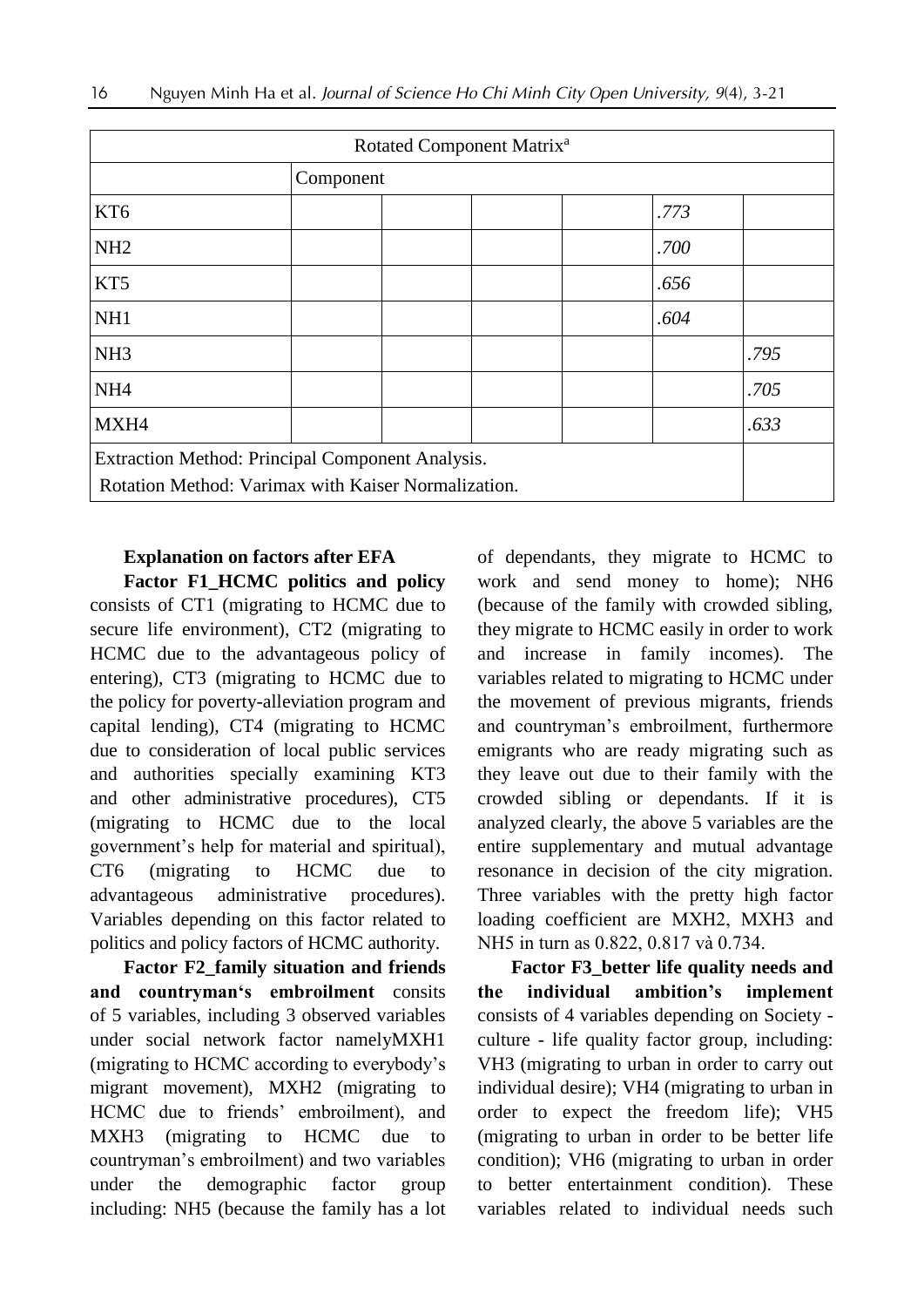as needs for better entertainment and life condition, freedom life desire. It is explained by described and statistic analysis on the age of interviewers hereby in around 18-25 years, occupied 41.9%. Two variables with pretty high factor loading coefficient are in turn as 0.767 and 0.710 for variable VH6 and VH5.

**Factor F4\_job opportunities and professional development condition** consists of 3 observed variables in relation to the economic factor group, including: KT1 (HCMC supplies better working chances); KT2 (migrating to HCMC to success/promote); KT3 (diversiform working opportunities in HCMC). These variables related to job issues and promoted opportunities in profession. There are two variables with the high factor loading coefficient in turn as 0.846 and 0.802 correlative with variables KT3 and Kt1. This is suitable reality, because almost people in the labor age or with education and high skill always trend to migrate to HCMC looking for jobs or other job change chances. To do that thing, as stated, HCMC is the economic central and here supplying diversified lines. An occasion of the late year Tet, we saw clearly many people stream moving to countryside for Tet, the city becomes clear, little vehicles. And then, people stream return to HCMC and continuing their work after the holiday.

**Factor F5\_ working demand with stable incomes** consists of 4 observed variables, including two variables under the economic factor group: KT5 (HCMC makes opportunities to earn money easily in order to support the family economics); KT6 (HCMC makes the working opportunities with more stable incomes to send money to home), these variables related to the economic factor, emigrants hope that HCMC environment is easier looking for jobs and stable because there are to sign the labor contract when working and protected by the labor union; or in worse situation, labours can find other job easily in the shortest period if they quit a certain job. The city is more advantageous than the countryside. Two variables depend on the demographic factor including NH1 (After completing the vocational/ studying education in HCMC, I decided to stay at HCMC and looking for better job opportunities); NH2 (After completing the vocational/studying education in countryside, I decided to move into HCMC in order to look for better job opportunities). Two variables related to the demographic factor, labours after finishing their education or vocation, in spite of learning in HCMC or in other areas, finally they make a decision move to HCMC working. In this factor two variables with relatively high factor loading coefficient in turn as 0.773 and 0.700 for variable KT6 and NH2.

**Factor F6\_ marriage and living next to relatives** consists of 3 observed variables, including two variables related to the demographic factor: NH3 (getting married to husband/wife in HCMC, I carried out to move to the city), NH4 (moving to HCMC with the family unified purpose or living together relatives). Two these variables related to the marriage and unified family issues\_ those who living outer of HCMC get married to people in HCMC, their family shall be settled in HCMC for many reasons such as advantageous working condition, children's educational condition in future. Living next to relatives is also a factor for migrating to HCMC living and working, this is an indispensable and common need in present. A variable related to the social network factor MXH4 (migrating to HCMC due to relatives' convincement and encouragement). This factor happened by relatives' convincingt and encouragement in family, it is explained that passing the social network, relatives chose a member of family (with young, skill and strong labor) to migrate to the city; or the family had relatives or sibling previously migrated or lived in HCMC, they call and encourage the rest of family members to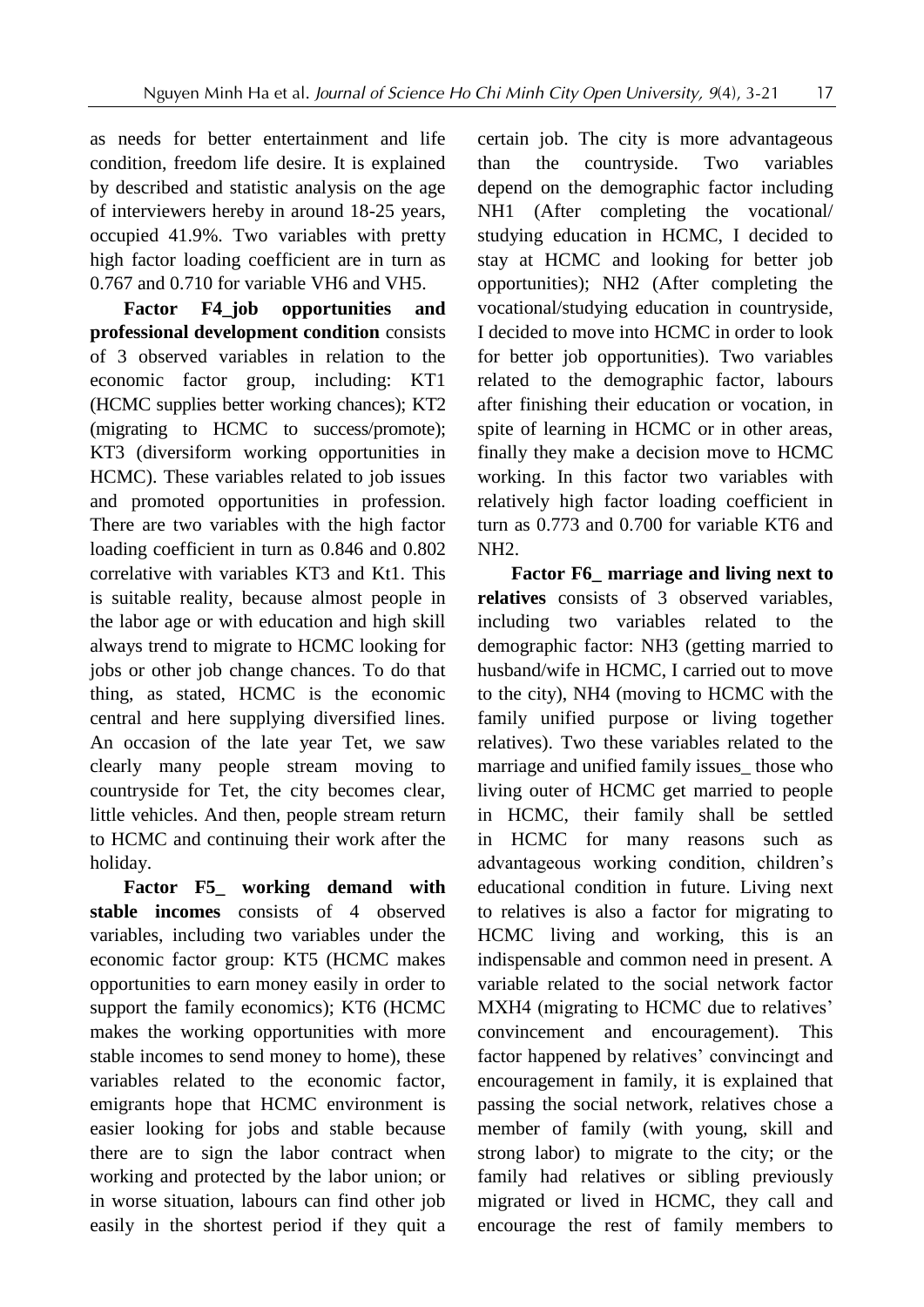accompany them.

### **5. Conclusion and policy suggestion** *5.1. Conclusion*

The immigration to HCMC is very diversified with long form in short time regularly going and getting back in order to an increase in casual incomes, to send moneyto family, to change environment, to access to better and educational health services, to get married, transfer business or demand for living near the relatives. However, that each household and individual adaptation when living and working in the city is the most common point among the types of migration. Maybe stating a migrant decision to HCMC is an exchange in one's life, thus the final goal of the research is to find out the main cause affecting the emigrants' decisions for immigrating to HCMC. The last analysed result stated that there are 6 main factor groups influencing the migrant decision to the city, -particularly: F1 (HCMC politics and policy factor), F2 (family situation and friends and countryman's embroilment factors), F3 (factors of better life quality needs and the individual aspirations), F4 (job opportunities and professional development condition), F5 (working demand with stable incomes), F6 (marriage and living next to relatives).

## *5.2. Policy suggestions*

The city must take consideration into the emigrants being an urban component and prepare separate policies for them so that they keep their mind on their work and contribute to the entire city's development in general.

**For HCMC politics and policy factor (F1):** the procedure issue in relation to the KT3, provisional residential registration and entering the household are the first consideration when people migrate to the city because these procedures directly related to application record and the labor's life. The city government must set up locations to supply information for migrant labors on their right, and administrative procedures for the household registration as well as simplifying

procedures for immigration objects. In addition to the local authorities' consideration, public services and urban groups are also people's expectation. The local authorities must ensure suitable, safe and healthy housing supplies with reasonable costs for workers.

**For family situation and friends and countryman's embroilment factors (F2):**  the social network is developed very popularly in the current living rate because of telephone and internet services' development being very closely involved in people's life all over Vietnam . Since then, passing the social network, friends and countryman's embroilment, emigrants are attracted to the city the most. And one of factors pushing people to move is the family situation with many dependents. Preferential policy for medical services, health, reproduction and other supports for objects in social supporting program are also very significant.

**For factors of better life quality needs and the implementation of individual aspirations (F3):** the city government suggestion must design, apportion budgets and supply social services under the manner in which immigrant participants can access these services easily. As for accommodations and individual activities must also be under the safe condition, suitable hygiene and more improved life condition, especially for emigrants with low incomes, workers of industrial zones the fresh water, electricity and hygiene accessing factors must be prioritized.

**For the economic factor (F4):** information on vocational training and supporting services in order to avoid merchandized situation or sexy abuse are also very essential for immigrants. The provided information must be suitable with each age and sensitive gender.

**For the factor of working demand with stable incomes (F5):** the city government must change the suitable economics policy to attract and use the reasonable migrant labor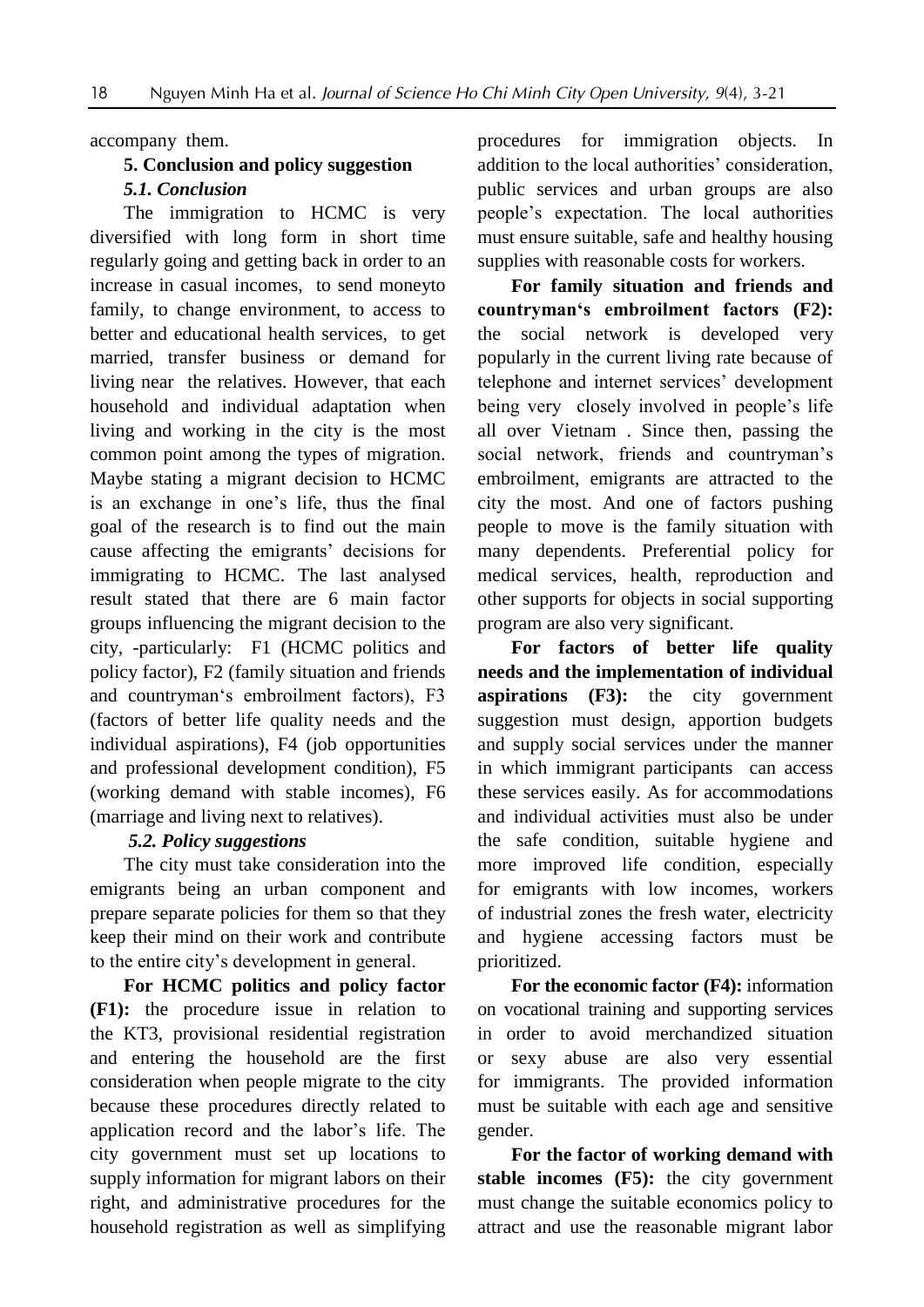streams and have stable working conditions. It is a proper working policy for each educational level of immigrants, the social and health insurance's regime clearly and free of legal information channel from authority levels for protecting the use of labor immigrants and supporting the job in case of jobless immigrants.

**For factors of marriage and living next to relatives (F6):** the city must improve and develop the infrastructure network, advantageous land traffic to restrict the traffic jam and the environment pollution. It is to advance the community knowledge on the environment importance for the life's health and quality. HCMC should also exploit information and data of the environment pollution on means of communication to enhance people's awareness in urban living environment protection. It is to promote the public means' development and friendly environment.

## *5.3. Practical meaning and limitations of the research*

Using the EFA method has identified key factors affecting migrants in choosing Ho Chi Minh City to immigrate so that the results of the research contribute to the city's government and help them to have an overall view in designing and implementing solutions that benefit immigrants. However, this study also has its limitations on research patterns, as well as providing inaccuracies for other forms of migration. Furthermore, encouraging quantitative research methods should be implemented to more accurately determine the impact factors as well as the specify impact of each factor**■** 

## **References**

- General Statistics Office United Nations Population Fund (2004). "Migration and health". Website: [http://vietnam.unfpa.org](http://vietnam.unfpa.org/)
- General Statistics Office United Nations Population Fund (2004). "Vietnam migrant investigation 2004: Key outcomes", statistics Publisher 2005. Website: http://www.gso.gov.vn
- General Statistics Office United Nations Population Fund (2009). "Migration and urbanization in Vietnam Reality, trend and differences".
- Greenwood, Michael J, Gary L. Hunt, and John M. McDowell (1987). Migration and employment change: Empirical evidence on the spatial and temporal dimensions of the linkage. *Journal of Regional Science, 26*, 223-234.
- Greenwood, Michael J. (1981). Migration and Economic Growth in the United States. New York: Academic Press.
- Greenwood, Michael J. (1985). Human migration: Theory, models, and empirical evidence. *Journal of Regional Science, 25,* 521-544.
- GSO, United Nations Population Fund (2005). Migrant Investigation 2004; Key Outcomes, Statistic Publisher, General Statistics Office.
- Harris, J. R. and Todaro, M. P. (1970). Migration, unemployment, and development: A twosector analysis. *American Economic Review, 60*, 126142.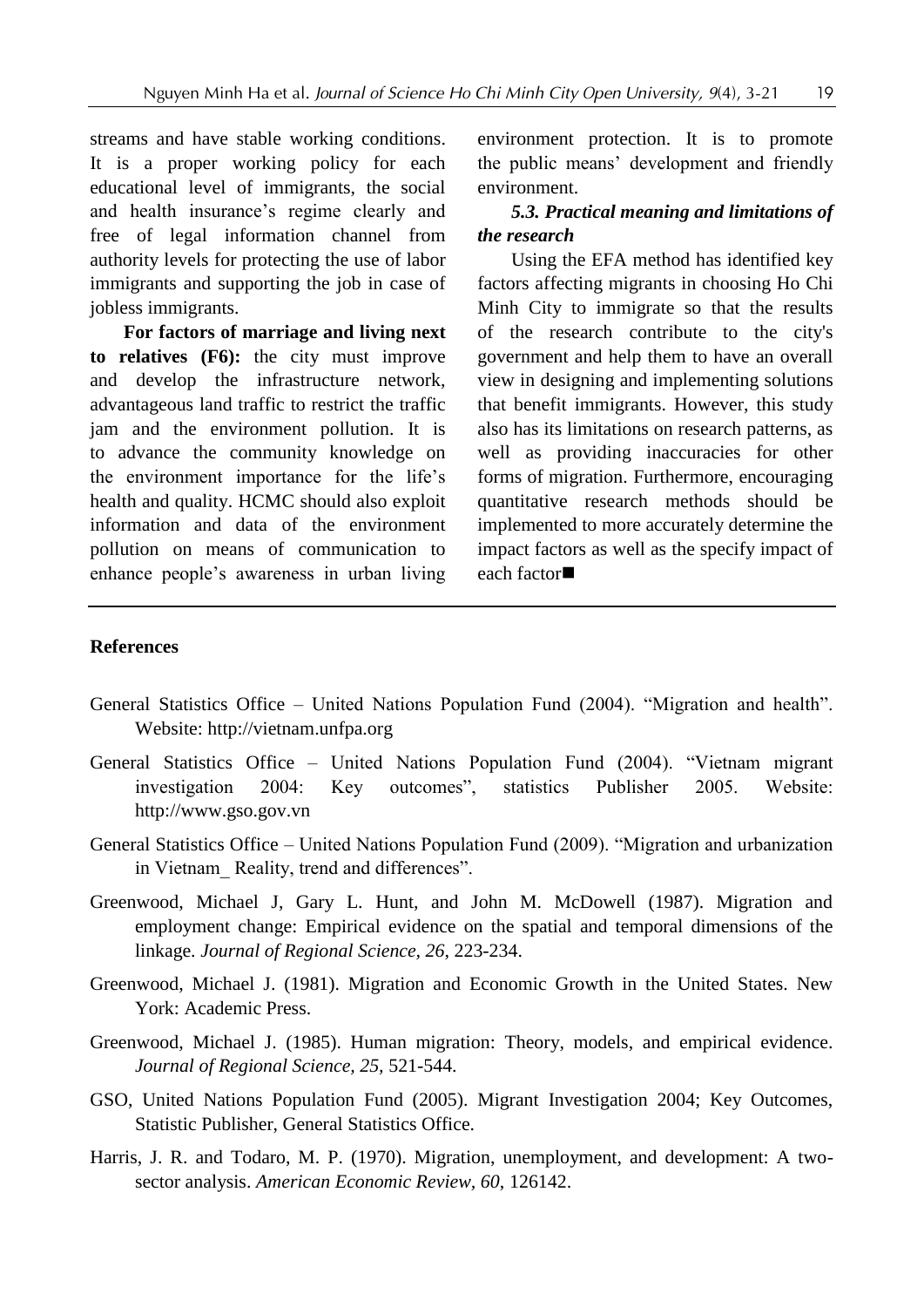- Kainth (2009). "Push and pull factors of migration: A case of Brick Kiln Industry of Punjab State". Available at<http://mpra.ub.uni-muenchen.de/30036/1/PPM.pdf>
- Lee, L.S. (1966). Demography: A theory of migration, 3(1), 47-57. Gursharan Singh
- Lewis W.A (1954). "Economic Development with Unlimited Supplies of Labour". *Manchester School, 22*(2), 139-191; reprint used
- Mowat, S. (1977). Education and Urban Migration: A Comparative Analysis of Case Studies in Bangkok, Manila, and Jakarta. Bangkok: Regioal Office for Education in Asia, UNESCO.
- Nguyen Quoc Tuan (2009). "Push-Pull Factor: Factors impacting the migartion in provinces and cities".
- Nguyen Quoi (1996). Freedom immigrants to Ho Chi Minh City: researching the case of Go Vap District. *Sociology, 3*(55), 1996.
- Piore, Michael J. (1979). Birds of Passage: Migrant Labor in Industrial Societies. Cambridge: Cambridge University Press.
- Plymas Khunpukdee (1999). Migration of Young Adults in Rural Northeast Thailand: A study of gender differentials. Doctoral Dissertation, Mahidal Un4ersity.
- Ranis, Gustav, and J.C.H. Fei. (1961). A theory of economic development. *American Economic Review, 51*, 533-565.
- Reichert, Joshua S. (1982). Social stratification in a Mexican sending community: The effect of migration to the United States. *Social Problems, 29,* 422-433.
- Sjaastad, Larry A. (1962). The costs and returns of human migration. *Journal of Political Economy 70S,* 80-93.
- Stark, Oded, and D. Levhari. (1982). On migration and risk in LDCs. *Economic Development and Cultural Change, 31*, 191-196.
- Stark, Oded. (1984). Migration decision making: A review article. *Journal of Development Economics, 14*, 251-259.
- Stark, Oded. (1991). The Migration of Labor. Cambridge: Basil Blackwell.
- Suthashom Soonthornchareornont (2005). Factors influencing migration of rural labour in the Northeastern region of Thailand.
- Suwanlee Piampiti (1974). Internal Migration in Thailand 1860-1970. Doctoral Dissertation, Un4ersity of Georgia.
- Taylor, J. Edward. (1986). Differential migration, networks, information and risk, in Oded Stark (ed.), Research in Human Capital and Development, Vol. 4, Migration, Human Capital, and Development. Greenwich, Conn.: JAI Press, pp. 147-171.
- TCTK and UNDP (2001). Census of Population and housing 1999 Vietnam: Monograp on migration and Ha Noi urbanization: Statistics Publisher, page. 123.
- Todaro, Michael P, and Lydia Maruszko. (1987). Illegal migration and US immigration reform: A conceptual framework. *Population and Development Review, 13,* 101-114.